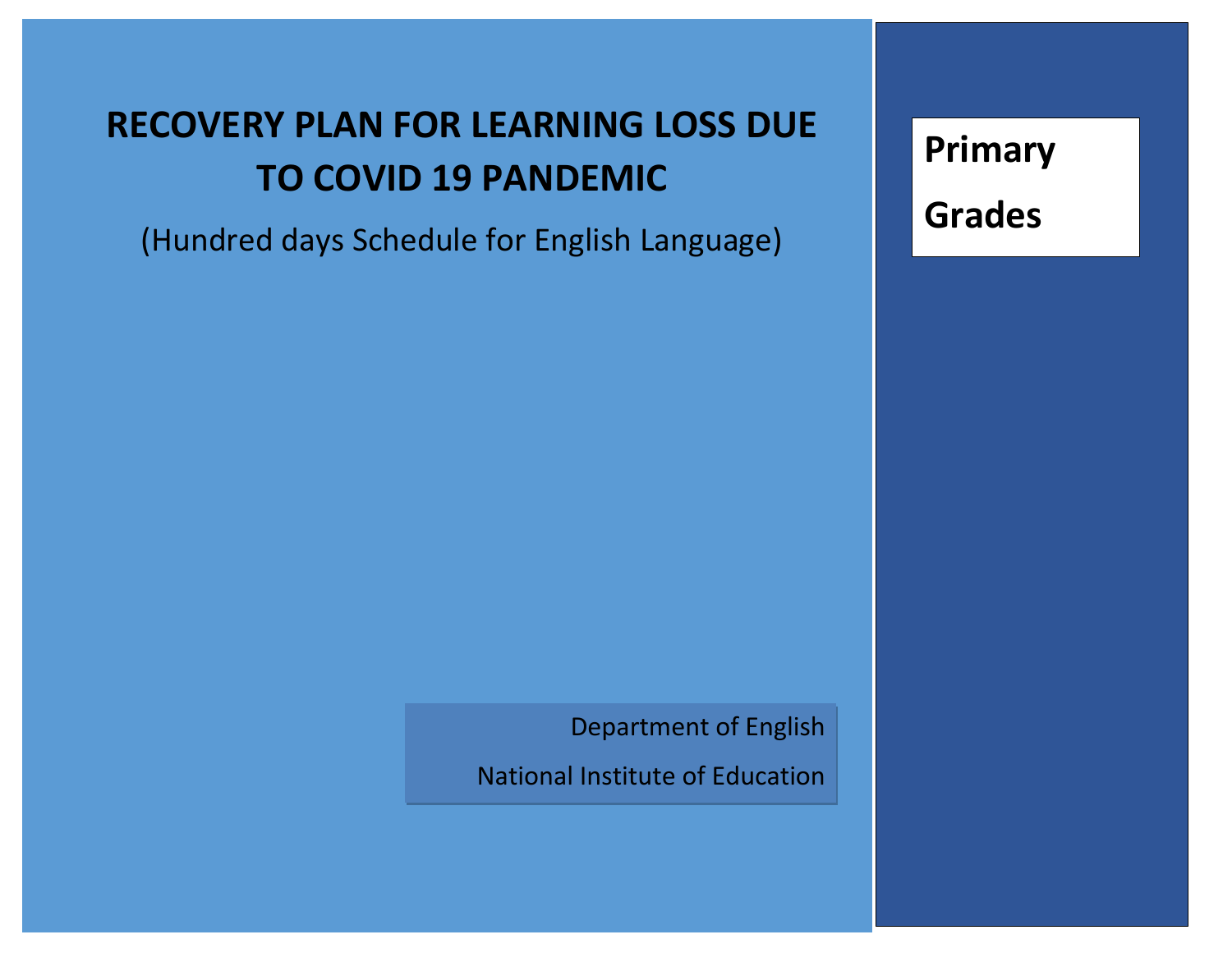#### **Introduction**

As a preparation to reopen schools after Covid -19 pandemic, the necessity of a recovery plan to address the learning loss that exists due to Covid -19 school closure has been highlighted. The Department of English of the National Institute of Education was given the responsibility to prepare a recovery plan for 100 days. The total time loss due to school closure in year 2020 and 2021 has been calculated and it has come to 40% in year 2020 and 60% in year 2021.Based on this calculations, the recovery plan for each grade has been designed considering the most essential competency levels from previous grade to cover 40 days and the most essential competency levels from the present grade to cover 60 days which makes the total of 100 days. For an example, the recovery plan developed for grade 8 consists 40% of the most essential competency levels taken from grade 7 and the remaining 60% is taken from grade 8. When deciding the most essential competency levels that should be included in the recovery plan, minimum learning levels that have been identified for each grade have been taken into consideration, and a weekly plan was prepared to cover those identified minimum learning levels. In addition, when implementing this recovery plan in classrooms, the teachers are expected to study the content provided for each competency level in the Teacher's Guide in order to make this recovery plan more meaningful and effective.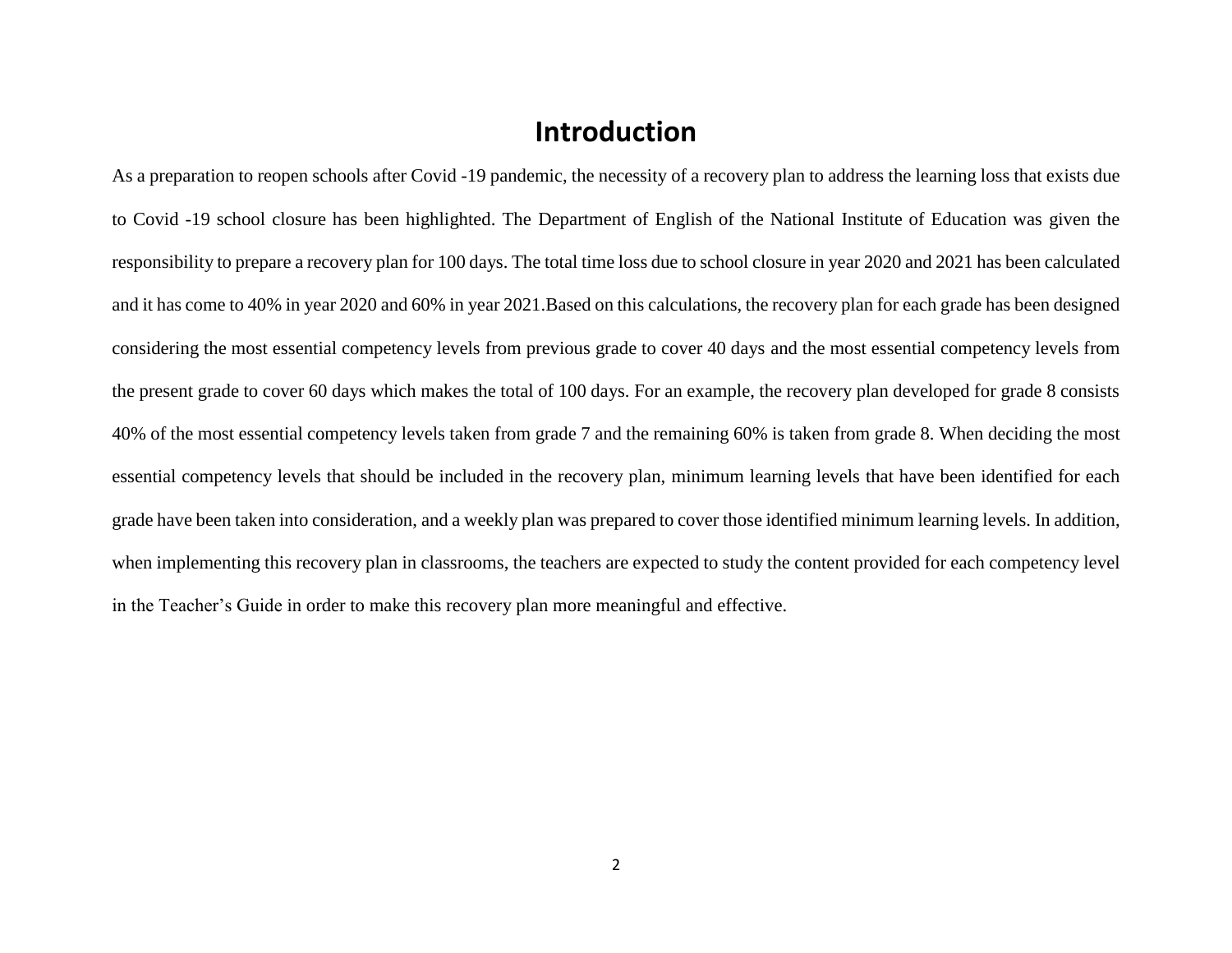|                | <b>Table of Content</b> |       |           |
|----------------|-------------------------|-------|-----------|
|                |                         |       |           |
|                |                         | Grade | Page      |
|                |                         |       |           |
| $\mathbf{1}$   | Grade 3                 |       | $4 - 13$  |
|                |                         |       |           |
| 2              | Grade 4                 |       | $14 - 23$ |
|                |                         |       |           |
| $\mathfrak{Z}$ | Grade 5                 |       | $24 - 34$ |
|                |                         |       |           |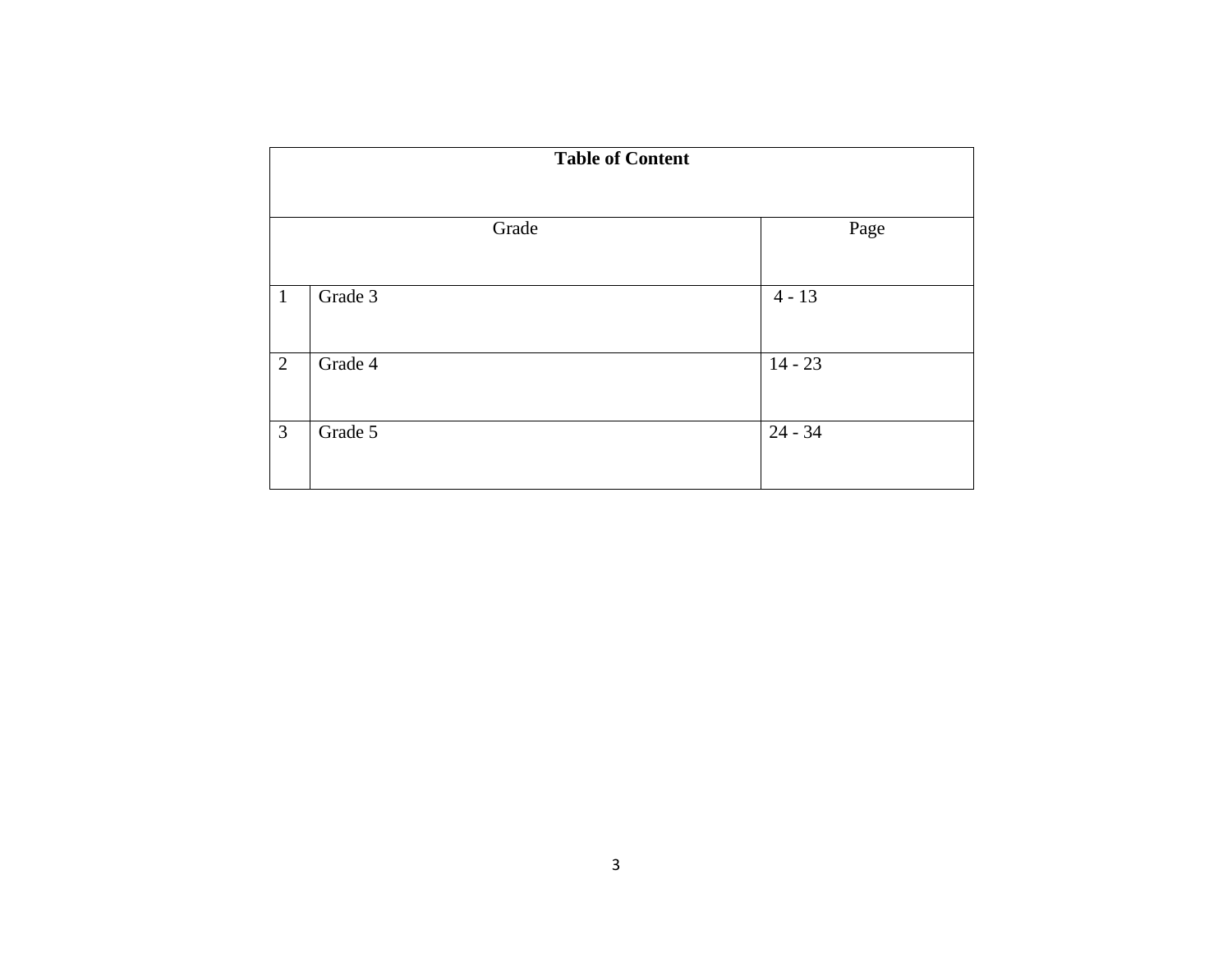### **Weekly Plan for Learning Loss – Grade 3**

| <b>Grade 3</b> | <b>Term 2 (2020)</b>                  | <b>Week 1</b>                                                             |                             |
|----------------|---------------------------------------|---------------------------------------------------------------------------|-----------------------------|
| <b>Skill</b>   | <b>Can Do Statement</b>               | <b>Performance standard</b>                                               | <b>Number</b><br>of periods |
| Listening      | Can recognize sounds in words.        | Identifies sounds in words related to the immediate environment           | 5                           |
| Speaking       | Can Pronounce words and phrases       | Pronounces words related to the immediate                                 |                             |
|                | related to the immediate environment  | environment confidently                                                   |                             |
|                | using accepted SL pronunciation.      |                                                                           |                             |
| Reading        | Can identify printed/written words    | Identifies the letters of the alphabet in most frequent words accurately. |                             |
|                | related to the immediate environment. | Blends the sounds together to read new words.                             |                             |
| Writing        | Can follow basic letter formation     | Writes letters of the alphabet independently.                             |                             |
|                | patterns with correct hand movement   |                                                                           |                             |
| <b>Grade 3</b> |                                       | Week 2                                                                    |                             |
| <b>Skill</b>   | <b>Can Do Statement</b>               | <b>Performance standard</b>                                               | <b>Number</b>               |
|                |                                       |                                                                           | of periods                  |
| Listening      | Can recognize sounds in words.        | Identifies sounds in words related to the immediate environment           | 5                           |
| Speaking       | Can Pronounce words and phrases       | Pronounces words related to the immediate                                 |                             |
|                | related to the immediate environment  | environment confidently                                                   |                             |
|                | using accepted SL pronunciation.      |                                                                           |                             |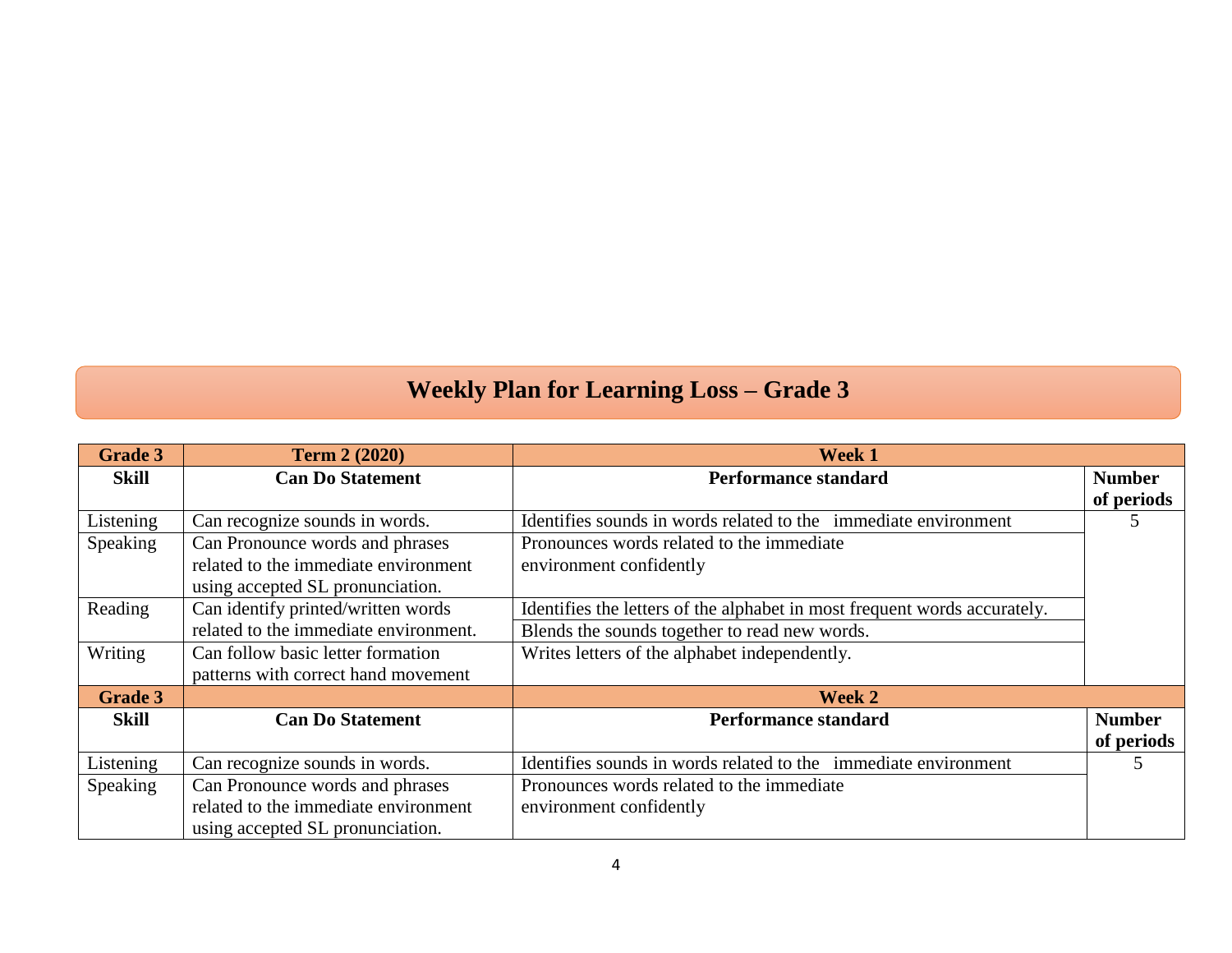| Reading        | Can identify printed/written words                                                                                                              | Identifies the letters of the alphabet in most frequent words accurately.       |                             |
|----------------|-------------------------------------------------------------------------------------------------------------------------------------------------|---------------------------------------------------------------------------------|-----------------------------|
|                | related to the immediate environment.                                                                                                           | Blends the sounds together to read new words.                                   |                             |
| Writing        | Can follow basic letter formation                                                                                                               | Writes letters of the alphabet independently.                                   |                             |
|                | patterns with correct hand movement                                                                                                             |                                                                                 |                             |
| <b>Grade 3</b> |                                                                                                                                                 | Week 3                                                                          |                             |
| <b>Skill</b>   | <b>Can Do Statement</b>                                                                                                                         | <b>Performance standard</b>                                                     | <b>Number</b><br>of periods |
| Listening      | Can recognize sounds in words.                                                                                                                  | Identifies sounds in words related to the immediate environment                 | 5                           |
| Speaking       | Can describe self, others, animals and<br>objects in the immediate environment<br>using more frequent words, phrases and<br>sentence structures | Introduces self, responding to the corresponding "wh" questions<br>confidently. |                             |
| Reading        | Can identify very basic information<br>related to numeracy and mathematics in<br>variety of simple reading texts.                               | Recognizes cardinals up to 10 correctly.                                        |                             |
| Writing        | Can use very basic information related to<br>numeracy and mathematics in problem<br>solving activities                                          | Writes numbers up to 10 in words correctly.                                     |                             |
| <b>Grade 3</b> |                                                                                                                                                 | Week 4                                                                          |                             |
| <b>Skill</b>   | <b>Can Do Statement</b>                                                                                                                         | <b>Performance standard</b>                                                     | <b>Number</b><br>of periods |
| Listening      | Can recognize sounds in words.                                                                                                                  | Identifies sounds in words related to the immediate environment                 | 5                           |
| Speaking       | Can describe self, others, animals and<br>objects in the immediate environment<br>using more frequent words, phrases and<br>sentence structures | Introduces self, responding to the corresponding "wh" questions<br>confidently. |                             |
| Reading        | Can identify very basic information<br>related to numeracy and mathematics in<br>variety of simple reading texts.                               | Recognizes cardinals up to 10 correctly.                                        |                             |
| Writing        | Can use very basic information related to<br>numeracy and mathematics in problem<br>solving activities                                          | Writes numbers up to 10 in words correctly.                                     |                             |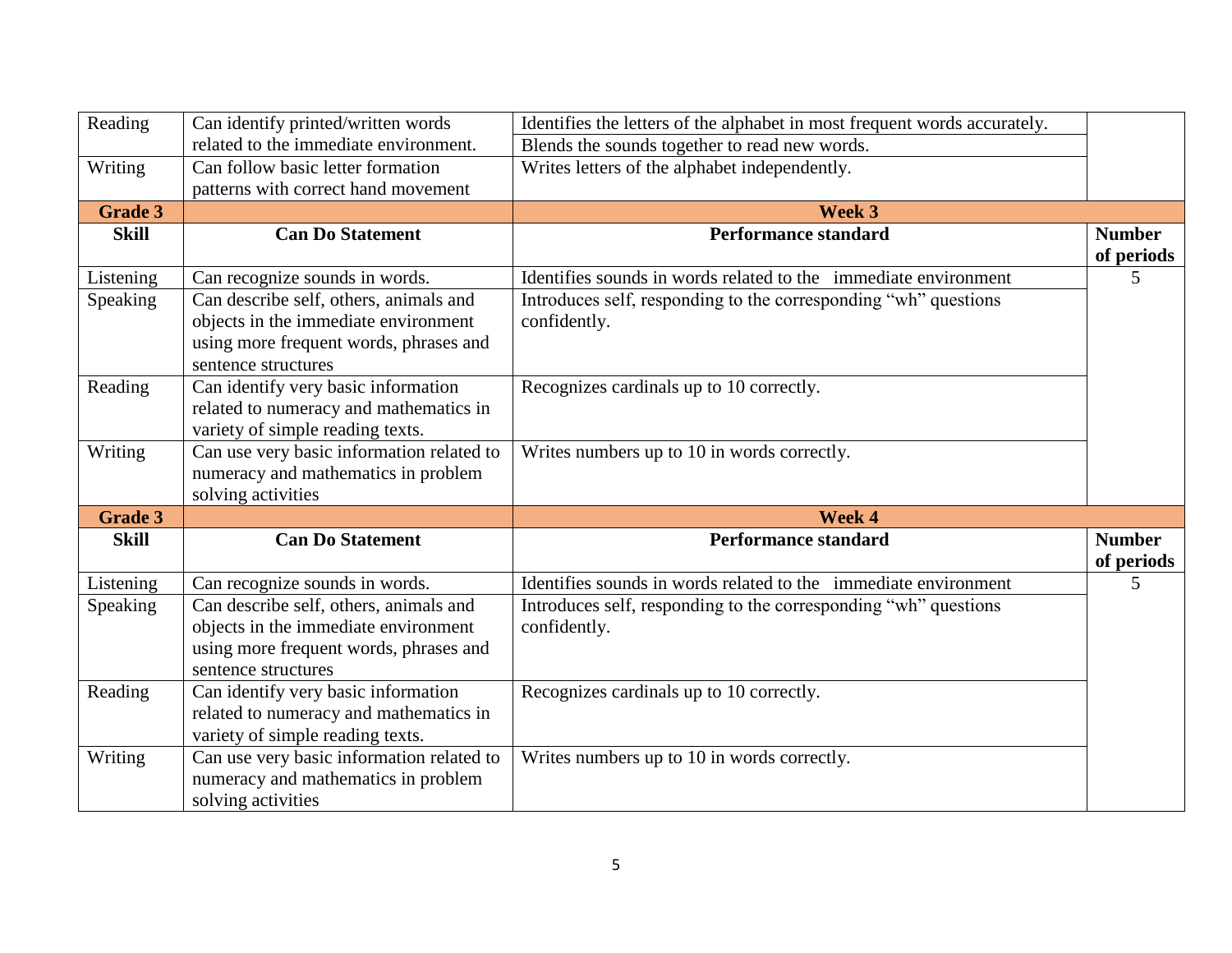| <b>Grade 3</b> | Term 3                                                                                                                                                                 | Week 5                                                                          |                             |
|----------------|------------------------------------------------------------------------------------------------------------------------------------------------------------------------|---------------------------------------------------------------------------------|-----------------------------|
| <b>Skill</b>   | <b>Can Do Statement</b>                                                                                                                                                | <b>Performance standard</b>                                                     | <b>Number</b>               |
| Listening      | Can understand basic information related<br>to self, others, animals and objects in the<br>immediate environment                                                       | Recognizes and understands words related to immediate environment<br>correctly. | of periods<br>5             |
| Speaking       | Can use very basic expressions to start,<br>maintain and end a simple conversation                                                                                     | Asks for permission and responds appropriately.                                 |                             |
| Reading        | Can understand information related to<br>their immediate environment and familiar<br>topics in simple reading texts with simple<br>sentences not exceeding five words. | Recognizes words related to the immediate environment.                          |                             |
| Writing        | Can write the most frequent<br>words related to the day to day<br>conversations                                                                                        | Copies words associated with the immediate environment accurately.              |                             |
| <b>Grade 3</b> |                                                                                                                                                                        | Week 6                                                                          |                             |
| <b>Skill</b>   | <b>Can Do Statement</b>                                                                                                                                                | <b>Performance standard</b>                                                     | <b>Number</b><br>of periods |
| Listening      | Can understand basic information related<br>to self, others, animals and objects in the<br>immediate environment                                                       | Recognizes and understands words related to immediate environment<br>correctly. | 5                           |
| Speaking       | Can use very basic expressions to start,<br>maintain and end a simple conversation                                                                                     | Asks for permission and responds appropriately.                                 |                             |
| Reading        | Can understand information related to<br>their immediate environment and familiar<br>topics in simple reading texts with simple<br>sentences not exceeding five words. | Recognizes words related to the immediate environment.                          |                             |
| Writing        | Can write the most frequent<br>words related to the day to day<br>conversations                                                                                        | Copies words associated with the immediate environment accurately.              |                             |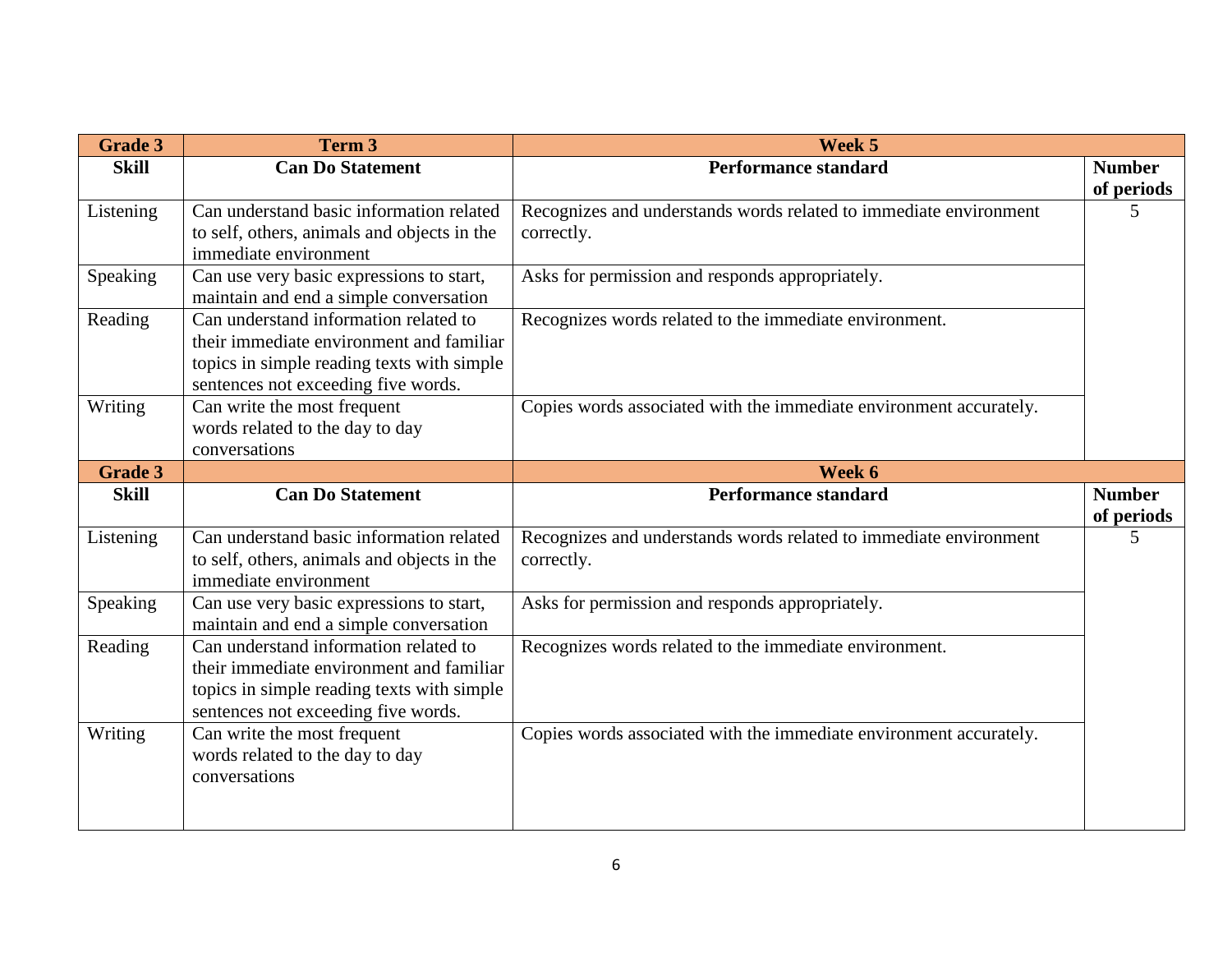| <b>Grade 3</b> |                                                                                                            | Week 7                                                                                              |                             |
|----------------|------------------------------------------------------------------------------------------------------------|-----------------------------------------------------------------------------------------------------|-----------------------------|
| <b>Skill</b>   | <b>Can Do Statement</b>                                                                                    | <b>Performance standard</b>                                                                         | <b>Number</b><br>of periods |
| Listening      | Can understand very basic language<br>expressions used to start, maintain and<br>end a simple conversation | Understands questions related to likes/dislikes correctly.                                          | 5                           |
| Speaking       | Can use very basic expressions to start,<br>maintain and end a simple conversation                         | Asks and answers questions related to<br>likes/dislikes appropriately.                              |                             |
| Reading        | Can identify very basic language<br>expressions used in simple written texts<br>including conversations.   | Reads and understands questions related to likes and dislikes.                                      |                             |
| Writing        | Can write the most frequent<br>words related to the day to day<br>conversations                            | Writes words associated with the immediate environment accurately with<br>or without picture clues. |                             |
| <b>Grade 3</b> |                                                                                                            | Week 8                                                                                              |                             |
| <b>Skill</b>   | <b>Can Do Statement</b>                                                                                    | <b>Performance standard</b>                                                                         | <b>Number</b><br>of periods |
| Listening      | Can understand very basic language<br>expressions used to start, maintain and<br>end a simple conversation | Understands questions related to likes/dislikes correctly.                                          | 5                           |
| Speaking       | Can use very basic expressions to start,<br>maintain and end a simple conversation                         | Asks and answers questions related to<br>likes/dislikes appropriately.                              |                             |
| Reading        | Can identify very basic language<br>expressions used in simple written texts<br>including conversations.   | Reads and understands questions related to likes and dislikes.                                      |                             |
| Writing        | Can write the most frequent<br>words related to the day to day<br>conversations                            | Writes words associated with the immediate environment accurately with<br>or without picture clues. |                             |

| <b>Grade 3</b> | <b>ferm 1 <math>(2021)</math></b> | Week 9                      |               |
|----------------|-----------------------------------|-----------------------------|---------------|
| <b>Skill</b>   | <b>Can Do Statement</b>           | <b>Performance standard</b> | <b>Number</b> |
|                |                                   |                             | of periods    |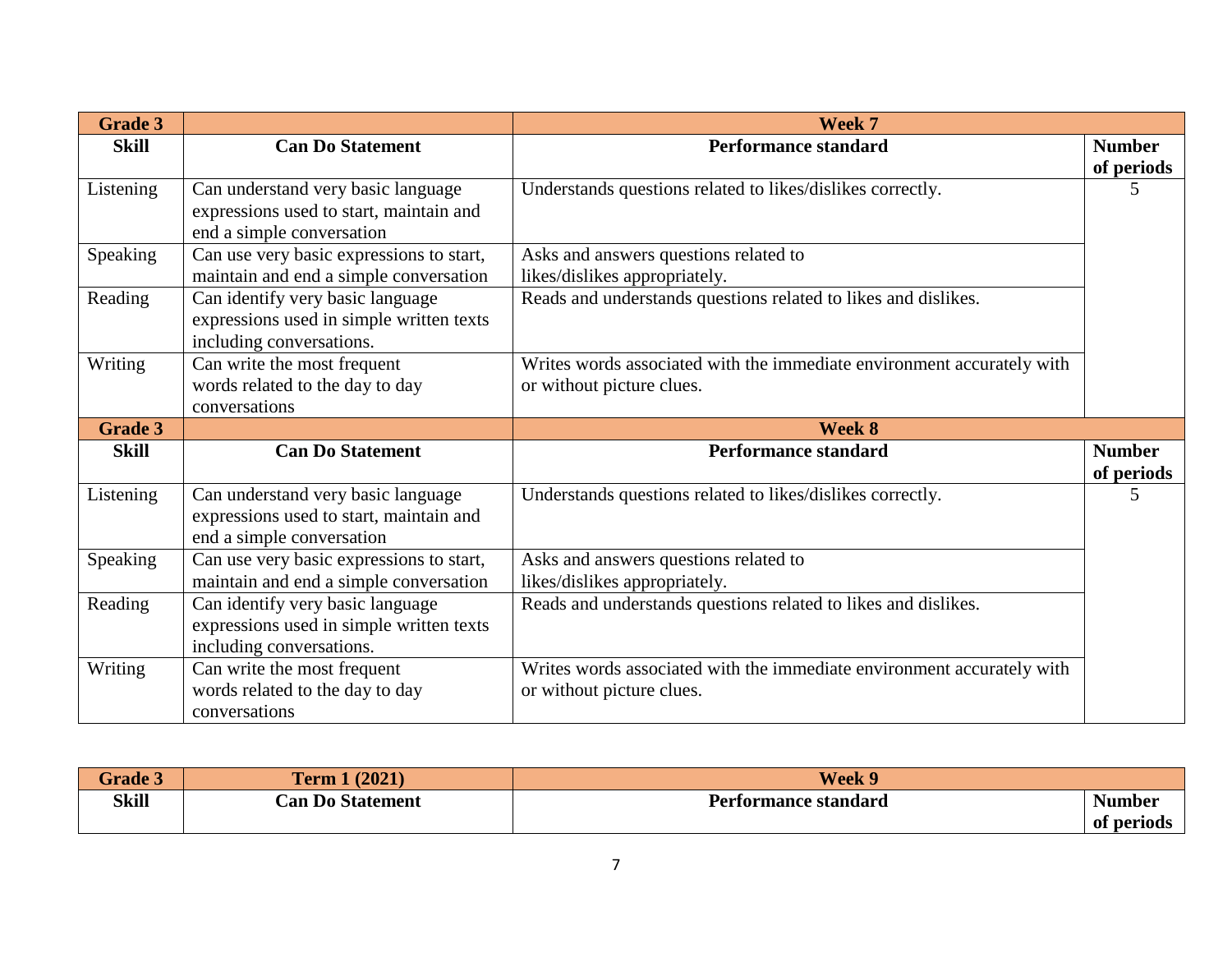| Listening      | Can understand basic information related<br>to self, others, animals and objects in the<br>immediate environment                                | Recognizes and understands words related to immediate environment<br>correctly.       | 5                           |
|----------------|-------------------------------------------------------------------------------------------------------------------------------------------------|---------------------------------------------------------------------------------------|-----------------------------|
| Speaking       | Can describe self, others, animals and<br>objects in the immediate environment<br>using more frequent words, phrases and<br>sentence structures | Introduces self independently.                                                        |                             |
| Reading        | Can identify printed/written words<br>related to the immediate environment.                                                                     | Reads and understands the sentence structures this /that appropriately in<br>context. |                             |
| Writing        | Can write the letters of the alphabet with                                                                                                      | Writes the letters of the alphabet appropriately.                                     |                             |
|                | correct directional hand movement.                                                                                                              | Uses the period accurately.                                                           |                             |
| <b>Grade 3</b> |                                                                                                                                                 | Week 10                                                                               |                             |
| <b>Skill</b>   | <b>Can Do Statement</b>                                                                                                                         | <b>Performance standard</b>                                                           | <b>Number</b><br>of periods |
| Listening      | Can understand basic information related<br>to self, others, animals and objects in the<br>immediate environment                                | Recognizes and understands words related to immediate environment<br>correctly.       | 5                           |
| Speaking       | Can describe self, others, animals and<br>objects in the immediate environment<br>using more frequent words, phrases and<br>sentence structures | Introduces self independently.                                                        |                             |
| Reading        | Can identify printed/written words<br>related to the immediate environment.                                                                     | Reads and understands the sentence structures this /that appropriately in<br>context. |                             |
| Writing        | Can write the letters of the alphabet with<br>correct directional hand movement.                                                                | Writes the letters of the alphabet appropriately.<br>Uses the period accurately.      |                             |
| <b>Grade 3</b> |                                                                                                                                                 | Week 11                                                                               |                             |
| <b>Skill</b>   | <b>Can Do Statement</b>                                                                                                                         | <b>Performance standard</b>                                                           | <b>Number</b><br>of periods |
| Listening      | Can understand very basic information<br>related to numeracy and mathematics.                                                                   | Understands the number quantity relationship appropriately.                           | 5                           |
| Speaking       | Can describe self, others, animals and<br>objects in the immediate environment                                                                  | Describes his/her pet using appropriate words, phrases and sentence<br>structures.    |                             |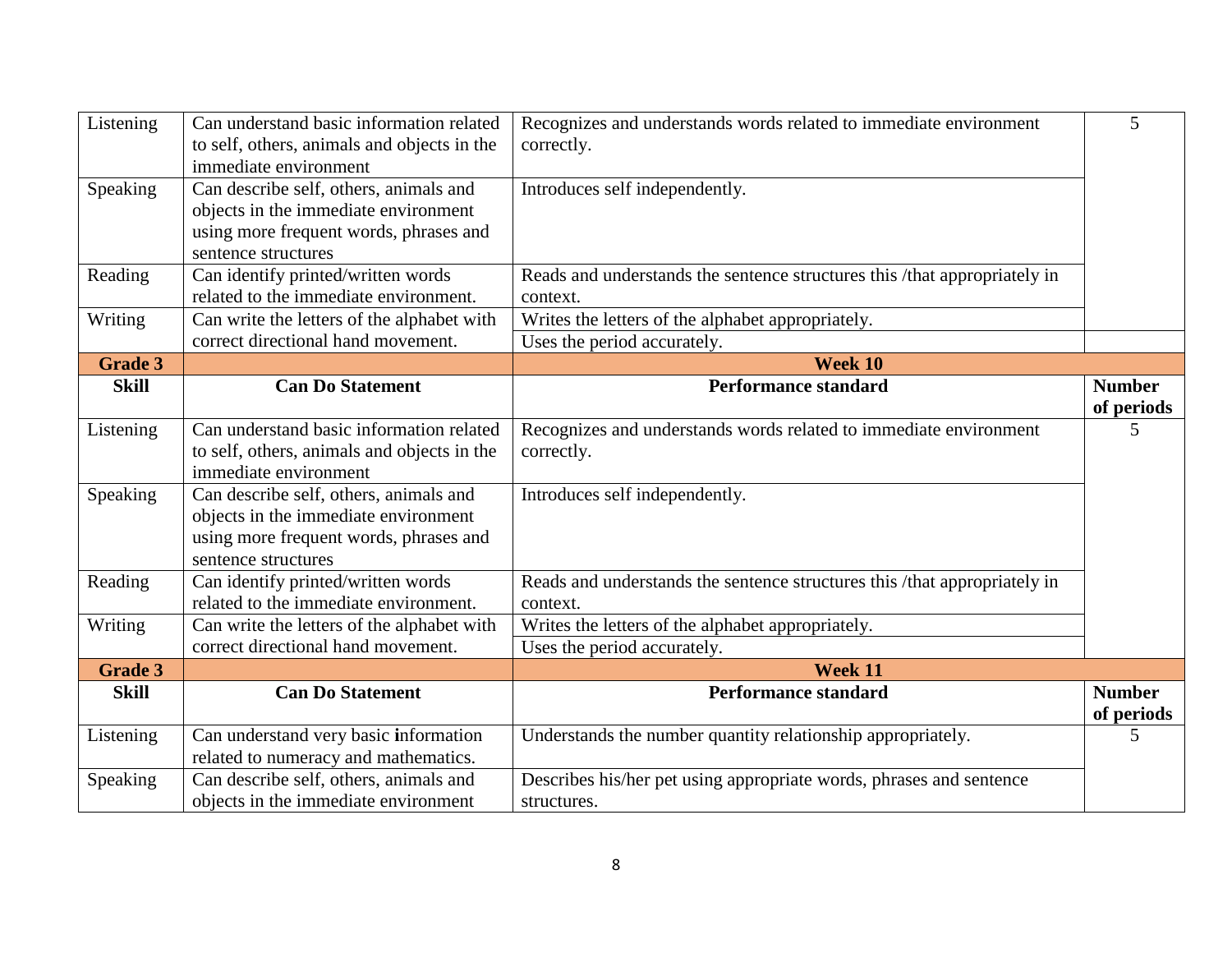| Reading        | using more frequent words, phrases and<br>sentence structures<br>Can identify very basic information                                            | Recognizes the number -quantity relationship correctly                             |                             |
|----------------|-------------------------------------------------------------------------------------------------------------------------------------------------|------------------------------------------------------------------------------------|-----------------------------|
|                | related to numeracy and mathematics in<br>variety of simple reading texts.                                                                      |                                                                                    |                             |
| Writing        | Can write the letters of the alphabet with                                                                                                      | Writes the letters of the alphabet appropriately.                                  |                             |
|                | correct directional hand movement.                                                                                                              | Uses the period accurately.                                                        |                             |
| <b>Grade 3</b> |                                                                                                                                                 | Week 12                                                                            |                             |
| Skill          | <b>Can Do Statement</b>                                                                                                                         | Performance standard                                                               | <b>Number</b><br>of periods |
| Listening      | Can understand very basic information<br>related to numeracy and mathematics.                                                                   | Understands the number quantity relationship appropriately.                        | 5                           |
| Speaking       | Can describe self, others, animals and<br>objects in the immediate environment<br>using more frequent words, phrases and<br>sentence structures | Describes his/her pet using appropriate words, phrases and sentence<br>structures. |                             |
| Reading        | Can identify very basic information<br>related to numeracy and mathematics in<br>variety of simple reading texts.                               | Recognizes the number -quantity relationship correctly                             |                             |
| Writing        | Can write the letters of the alphabet with                                                                                                      | Writes the letters of the alphabet appropriately.                                  |                             |
|                | correct directional hand movement.                                                                                                              | Uses the period accurately.                                                        |                             |

| <b>Grade 3</b> | Term 2                                                                                                     | Week 13                                            |               |
|----------------|------------------------------------------------------------------------------------------------------------|----------------------------------------------------|---------------|
| Skill          | <b>Can Do Statement</b>                                                                                    | <b>Performance standard</b>                        | <b>Number</b> |
|                |                                                                                                            |                                                    | of periods    |
| Listening      | Can understand very basic language<br>expressions used to start, maintain and<br>end a simple conversation | Follows simple instructions correctly              |               |
| Speaking       | Can use very basic expressions to start,<br>maintain and end a simple conversation                         | Gives polite instructions for a purpose correctly. |               |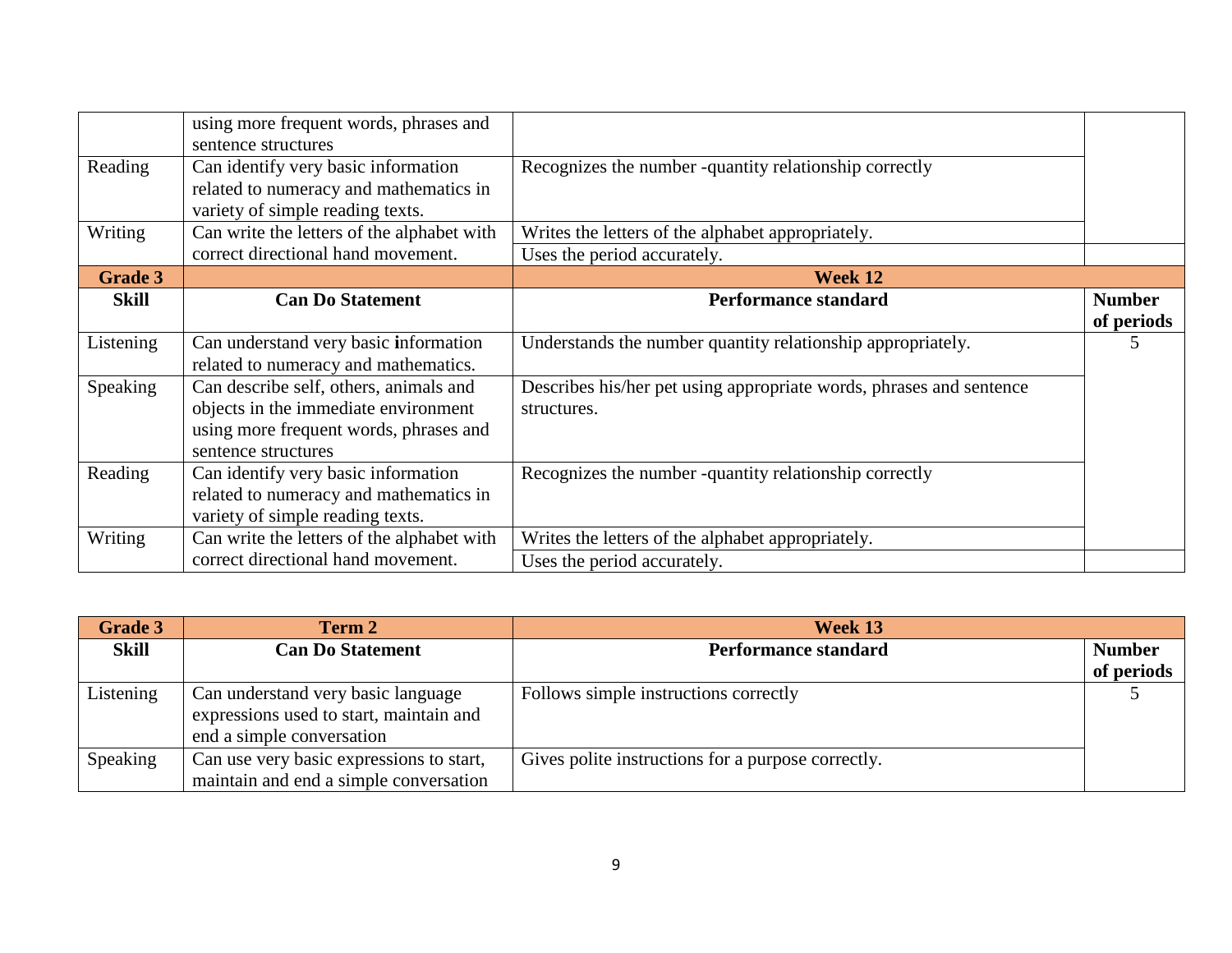| Reading        | Can identify very basic language<br>expressions used in simple written texts                                                                                           | Reads and understands simple instructions.                                                               |                             |
|----------------|------------------------------------------------------------------------------------------------------------------------------------------------------------------------|----------------------------------------------------------------------------------------------------------|-----------------------------|
| Writing        | including conversations.<br>Can write the most frequent words<br>related to the day to day conversations                                                               | Uses nouns and verbs related to the immediate environment and day<br>today activities in proper context. |                             |
| <b>Grade 3</b> |                                                                                                                                                                        | Week 14                                                                                                  |                             |
| <b>Skill</b>   | <b>Can Do Statement</b>                                                                                                                                                | <b>Performance standard</b>                                                                              | <b>Number</b><br>of periods |
| Listening      | Can understand very basic language<br>expressions used to start, maintain and<br>end a simple conversation                                                             | Follows simple instructions correctly                                                                    | 5                           |
| Speaking       | Can use very basic expressions to start,<br>maintain and end a simple conversation                                                                                     | Gives polite instructions for a purpose correctly.                                                       |                             |
| Reading        | Can identify very basic language<br>expressions used in simple written texts<br>including conversations.                                                               | Reads and understands simple instructions.                                                               |                             |
| Writing        | Can write the most frequent words<br>related to the day to day conversations                                                                                           | Uses nouns and verbs related to the immediate environment and day<br>today activities in proper context. |                             |
| <b>Grade</b>   |                                                                                                                                                                        | Week 15                                                                                                  |                             |
| <b>Skill</b>   | <b>Can Do Statement</b>                                                                                                                                                | <b>Performance standard</b>                                                                              | <b>Number</b><br>of periods |
| Listening      | Can understand very basic language<br>expressions used to start, maintain and<br>end a simple conversation                                                             | Understands questions related to time and day correctly.                                                 | 5                           |
| Speaking       | Can describe self, others, animals and<br>objects in the immediate environment<br>using more frequent words, phrases and<br>sentence structures                        | Introduces others using basic information appropriately.                                                 |                             |
| Reading        | Can understand information related to<br>their immediate environment and familiar<br>topics in simple reading texts with simple<br>sentences not exceeding five words. | Recognizes nouns and verbs related to their immediate environment and<br>day today activities.           |                             |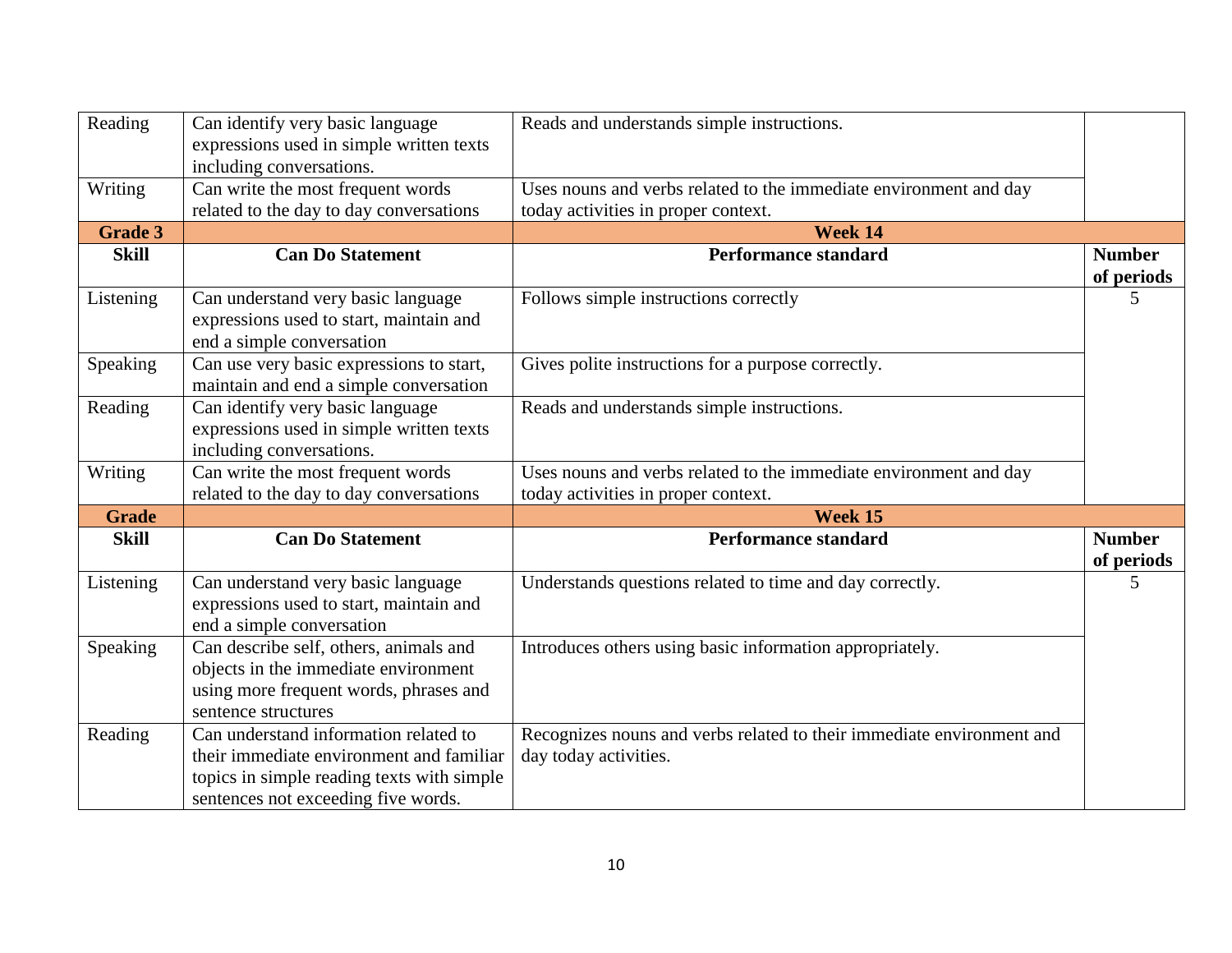| Writing      | Can write the most frequent words          | Uses adjective- noun combination to describe nouns associated with the |               |
|--------------|--------------------------------------------|------------------------------------------------------------------------|---------------|
|              | related to the day to day conversations    | immediate environment appropriately.                                   |               |
| <b>Grade</b> |                                            | Week 16                                                                |               |
| <b>Skill</b> | <b>Can Do Statement</b>                    | <b>Performance standard</b>                                            | <b>Number</b> |
|              |                                            |                                                                        | of periods    |
| Listening    | Can understand very basic language         | Understands questions related to time and day correctly.               |               |
|              | expressions used to start, maintain and    |                                                                        |               |
|              | end a simple conversation                  |                                                                        |               |
| Speaking     | Can describe self, others, animals and     | Introduces others using basic information appropriately.               |               |
|              | objects in the immediate environment       |                                                                        |               |
|              | using more frequent words, phrases and     |                                                                        |               |
|              | sentence structures                        |                                                                        |               |
| Reading      | Can understand information related to      | Recognizes nouns and verbs related to their immediate environment and  |               |
|              | their immediate environment and familiar   | day today activities.                                                  |               |
|              | topics in simple reading texts with simple |                                                                        |               |
|              | sentences not exceeding five words.        |                                                                        |               |
| Writing      | Can write the most frequent words          | Uses adjective- noun combination to describe nouns associated with the |               |
|              | related to the day to day conversations    | immediate environment appropriately.                                   |               |

| <b>Grade 3</b> | Term 3                                   | Week 17                                                              |               |
|----------------|------------------------------------------|----------------------------------------------------------------------|---------------|
| Skill          | <b>Can Do Statement</b>                  | <b>Performance standard</b>                                          | <b>Number</b> |
|                |                                          |                                                                      | of periods    |
| Listening      | Can understand very basic language       | Follows simple instructions correctly.                               |               |
|                | expressions used to start, maintain and  |                                                                      |               |
|                | end a simple conversation                |                                                                      |               |
| Speaking       | Can describe self, others, animals and   | Describes objects in the immediate environment using suitable words, |               |
|                | objects in the immediate environment     | phrases and sentence structures meaningfully.                        |               |
|                | using more frequent words, phrases and   |                                                                      |               |
|                | sentence structures                      |                                                                      |               |
| Reading        | Can understand information related to    | Reads and understands sentences with 4-5 words                       |               |
|                | their immediate environment and familiar |                                                                      |               |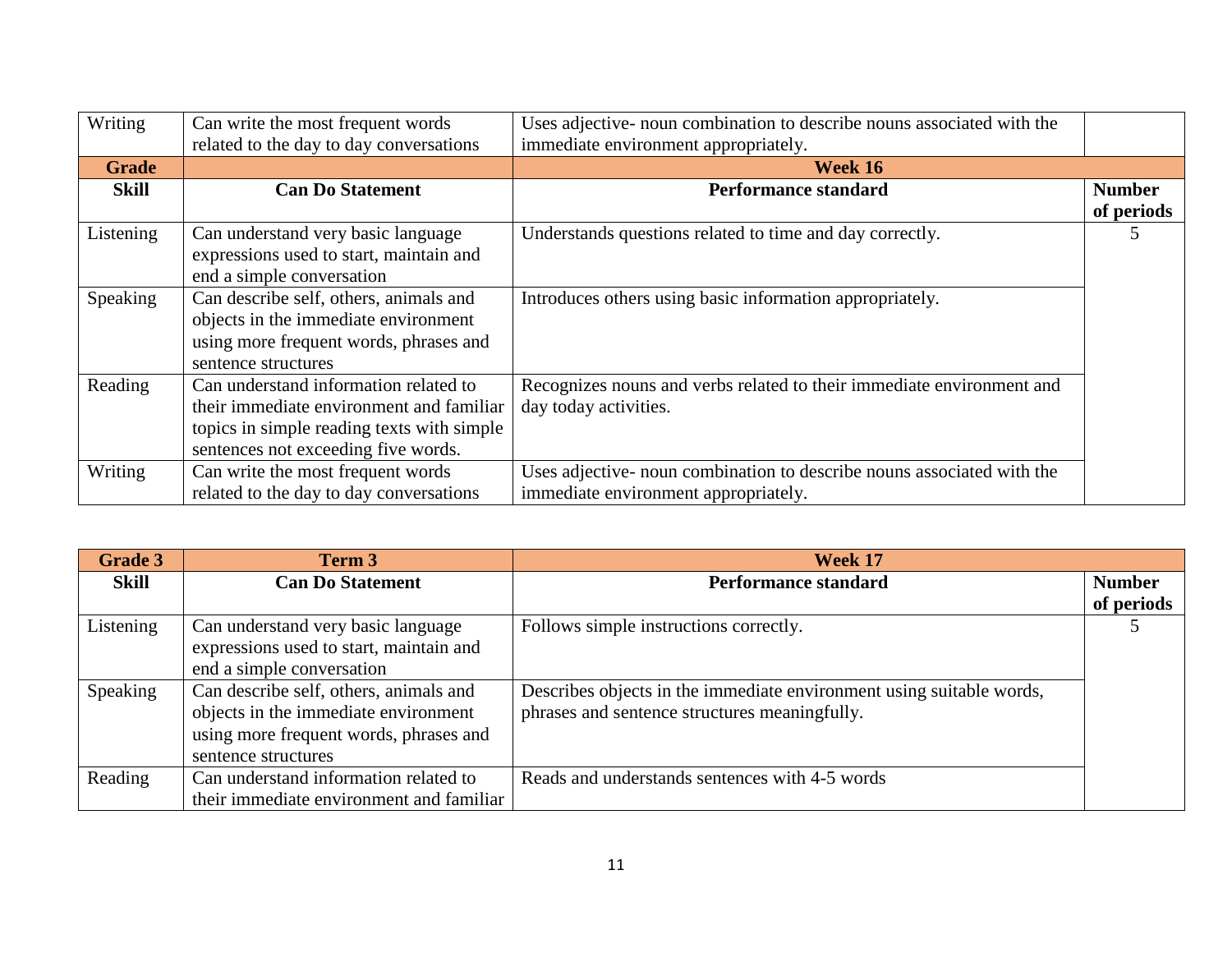|                | topics in simple reading texts with simple                                                                                                                             |                                                                                                                       |                             |
|----------------|------------------------------------------------------------------------------------------------------------------------------------------------------------------------|-----------------------------------------------------------------------------------------------------------------------|-----------------------------|
|                | sentences not exceeding five words.                                                                                                                                    |                                                                                                                       |                             |
| Writing        | Can write the most frequent words                                                                                                                                      | Uses article- noun combination to describe nouns associated with the                                                  |                             |
|                | related to the day to day conversations                                                                                                                                | immediate environment appropriately.                                                                                  |                             |
| <b>Grade 3</b> |                                                                                                                                                                        | Week 18                                                                                                               |                             |
| <b>Skill</b>   | <b>Can Do Statement</b>                                                                                                                                                | <b>Performance standard</b>                                                                                           | <b>Number</b><br>of periods |
| Listening      | Can understand very basic language<br>expressions used to start, maintain and<br>end a simple conversation                                                             | Follows simple instructions correctly.                                                                                | 5                           |
| Speaking       | Can describe self, others, animals and<br>objects in the immediate environment<br>using more frequent words, phrases and<br>sentence structures                        | Describes objects in the immediate environment using suitable words,<br>phrases and sentence structures meaningfully. |                             |
| Reading        | Can understand information related to<br>their immediate environment and familiar<br>topics in simple reading texts with simple<br>sentences not exceeding five words. | Reads and understands sentences with 4-5 words                                                                        |                             |
| Writing        | Can write the most frequent words<br>related to the day to day<br>conversations                                                                                        | Uses article- noun combination to describe nouns associated with the<br>immediate environment appropriately.          |                             |
| <b>Grade 3</b> |                                                                                                                                                                        | Week 19                                                                                                               |                             |
| <b>Skill</b>   | <b>Can Do Statement</b>                                                                                                                                                | <b>Performance standard</b>                                                                                           | <b>Number</b><br>of periods |
| Listening      | Can understand very basic information                                                                                                                                  | Recognizes the most frequent ordinals $(1st,2nd,3rd)$ and the last correctly.                                         | 5                           |
|                | related to numeracy and mathematics.                                                                                                                                   | Understands the sentence pattern with $S +$ has or have as a full verb.                                               |                             |
| Speaking       | Can present the very basic information                                                                                                                                 | Counts up to 20 confidently.                                                                                          |                             |
|                | related to numeracy and mathematics<br>using appropriate words and phrases.                                                                                            | Uses the number words in contexts appropriately.                                                                      |                             |
| Reading        | Can identify very basic information<br>related to numeracy and mathematics in<br>variety of simple reading texts.                                                      | Understands the sentence pattern SVO accurately in context                                                            |                             |
| Writing        | Can use very basic information                                                                                                                                         | Uses the sentence structure SVO accurately in context.                                                                |                             |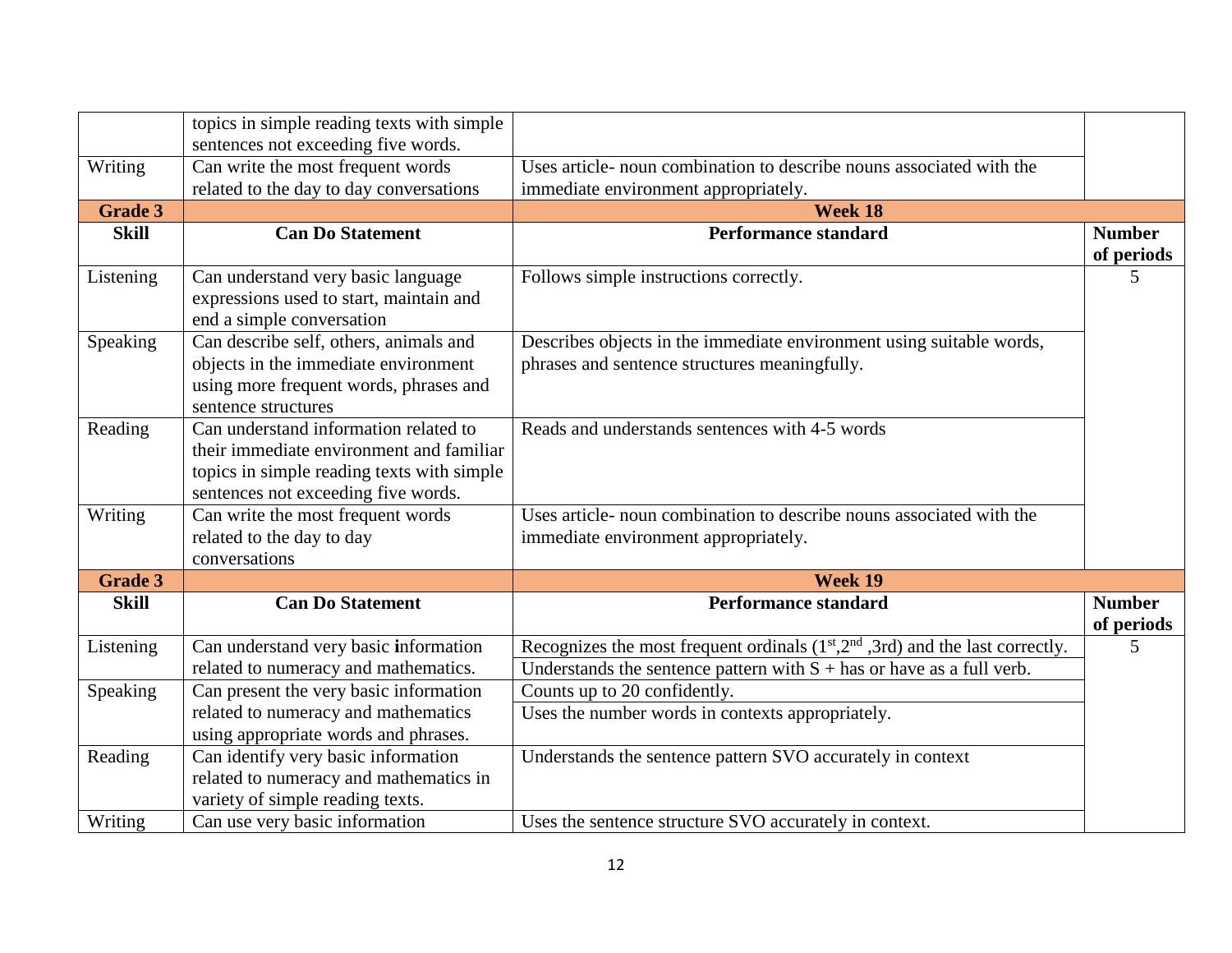|                | related to numeracy and mathematics in<br>problem solving activities |                                                                               |               |
|----------------|----------------------------------------------------------------------|-------------------------------------------------------------------------------|---------------|
| <b>Grade 3</b> |                                                                      | Week 20                                                                       |               |
| Skill          | <b>Can Do Statement</b>                                              | Performance standard                                                          | <b>Number</b> |
|                |                                                                      |                                                                               | of periods    |
| Listening      | Can understand very basic information                                | Recognizes the most frequent ordinals $(1st,2nd,3rd)$ and the last correctly. |               |
|                | related to numeracy and mathematics.                                 | Understands the sentence pattern with $S +$ has or have as a full verb.       |               |
| Speaking       | Can present the very basic information                               | Counts up to 20 confidently.                                                  |               |
|                | related to numeracy and mathematics                                  | Uses the number words in contexts appropriately.                              |               |
|                | using appropriate words and phrases.                                 |                                                                               |               |
| Reading        | Can identify very basic information                                  | Understands the sentence pattern SVO accurately in context                    |               |
|                | related to numeracy and mathematics in                               |                                                                               |               |
|                | variety of simple reading texts.                                     |                                                                               |               |
| Writing        | Can use very basic information                                       | Uses the sentence structure SVO accurately in context.                        |               |
|                | related to numeracy and mathematics in                               |                                                                               |               |
|                | problem solving activities                                           |                                                                               |               |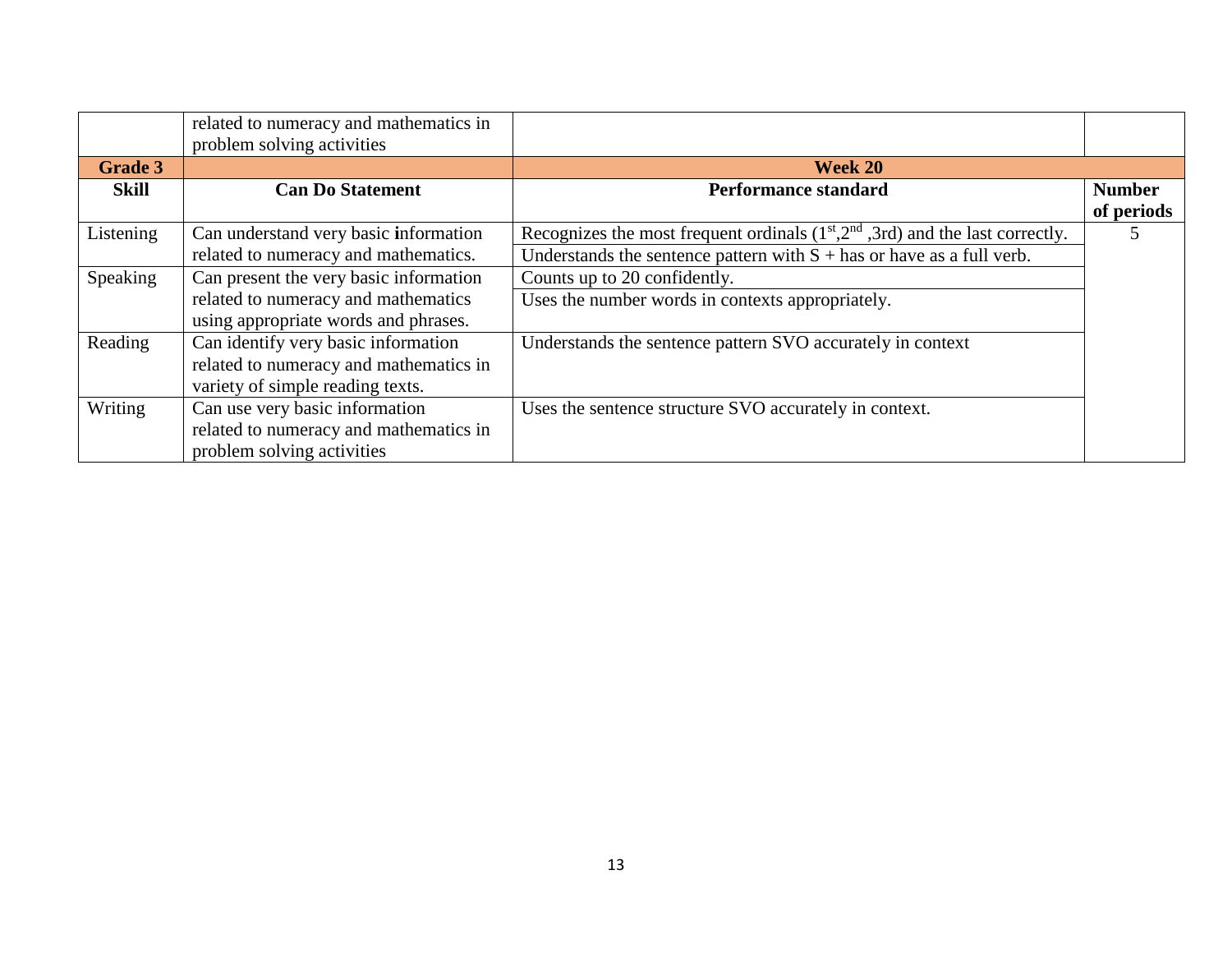## **Weekly Plan for Learning Loss – Grade 4**

| <b>Grade 3</b> | <b>Term 2 – 2020</b>                                  | <b>Week 1</b>                                             |               |
|----------------|-------------------------------------------------------|-----------------------------------------------------------|---------------|
| Skill          | <b>Can Do Statement</b>                               | <b>Performance standard</b>                               | <b>Number</b> |
|                |                                                       |                                                           | of periods    |
| Listening      | Can understand very basic language expressions        | Follows simple instructions correctly                     |               |
|                | used to start, maintain and end a simple              |                                                           |               |
|                | conversation                                          |                                                           |               |
| Speaking       | Can use very basic expressions to start, maintain and | Gives polite instructions for a purpose correctly.        |               |
|                | end a simple conversation                             |                                                           |               |
| Reading        | Can identify very basic language expressions used     | Reads and understands simple instructions.                |               |
|                | in simple written texts including conversations.      |                                                           |               |
| Writing        | Can write the most frequent words related to the day  | Uses nouns and verbs related to the immediate environment |               |
|                | to day conversations                                  | and day today activities in proper context.               |               |
| <b>Grade 3</b> |                                                       | Week 2                                                    |               |
| Skill          | <b>Can Do Statement</b>                               | <b>Performance standard</b>                               | <b>Number</b> |
|                |                                                       |                                                           | of periods    |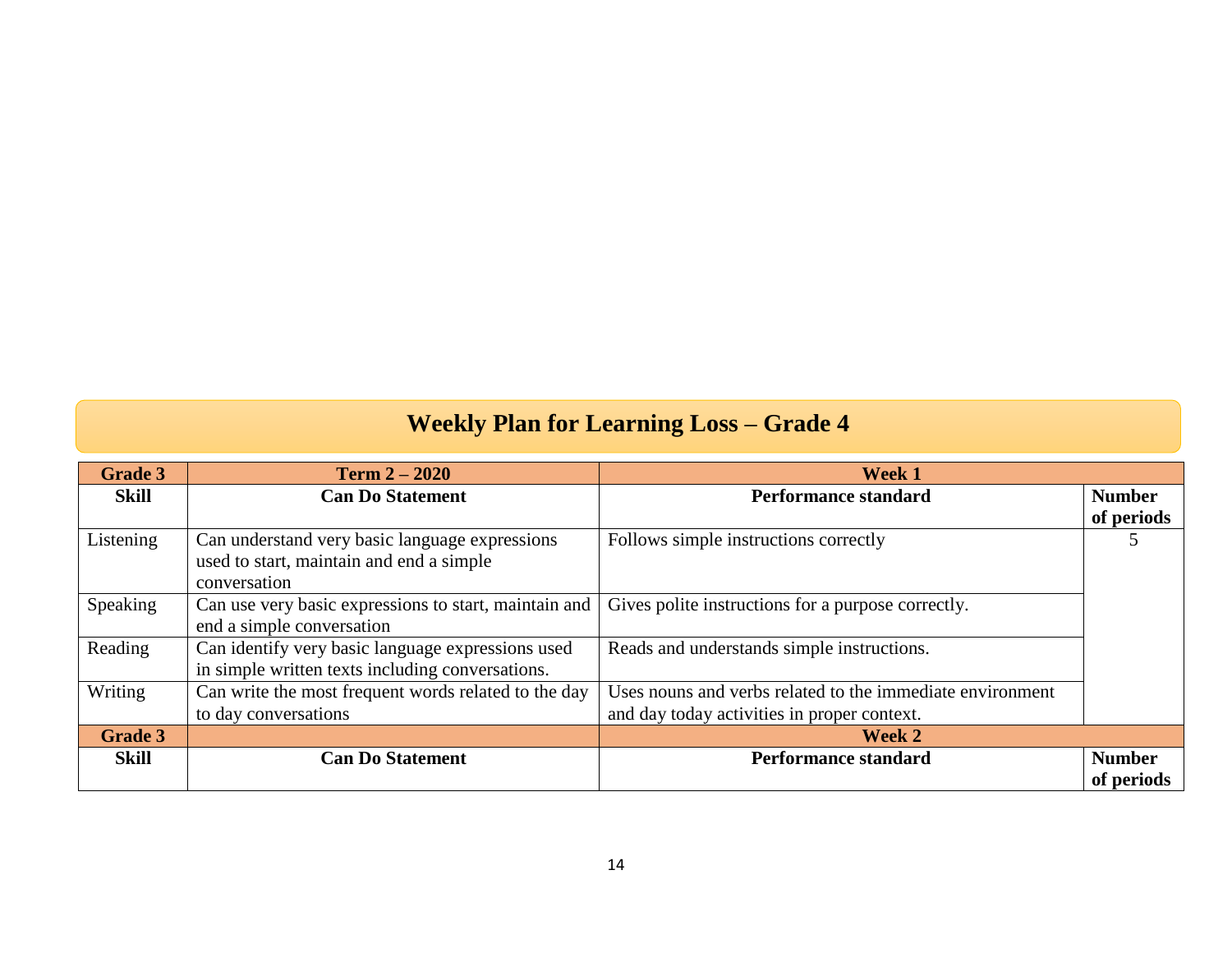| Listening      | Can understand very basic language expressions<br>used to start, maintain and end a simple<br>conversation                                                             | Follows simple instructions correctly                                                                    | 5                           |
|----------------|------------------------------------------------------------------------------------------------------------------------------------------------------------------------|----------------------------------------------------------------------------------------------------------|-----------------------------|
| Speaking       | Can use very basic expressions to start, maintain and<br>end a simple conversation                                                                                     | Gives polite instructions for a purpose correctly.                                                       |                             |
| Reading        | Can identify very basic language expressions used<br>in simple written texts including conversations.                                                                  | Reads and understands simple instructions.                                                               |                             |
| Writing        | Can write the most frequent words related to the day<br>to day conversations                                                                                           | Uses nouns and verbs related to the immediate environment<br>and day today activities in proper context. |                             |
| <b>Grade 3</b> |                                                                                                                                                                        | Week 3                                                                                                   |                             |
| <b>Skill</b>   | <b>Can Do Statement</b>                                                                                                                                                | <b>Performance standard</b>                                                                              | <b>Number</b><br>of periods |
| Listening      | Can understand very basic language expressions<br>used to start, maintain and end a simple<br>conversation                                                             | Understands questions related to time and day correctly.                                                 | 5                           |
| Speaking       | Can describe self, others, animals and objects in the<br>immediate environment using more frequent words,<br>phrases and sentence structures                           | Introduces others using basic information appropriately.                                                 |                             |
| Reading        | Can understand information related to their<br>immediate environment and familiar topics in<br>simple reading texts with simple sentences not<br>exceeding five words. | Recognizes nouns and verbs related to their immediate<br>environment and day today activities.           |                             |
| Writing        | Can write the most frequent words related to the day                                                                                                                   | Uses adjective- noun combination to describe nouns                                                       |                             |
|                | to day conversations                                                                                                                                                   | associated with the immediate environment appropriately.                                                 |                             |
| <b>Grade 3</b> |                                                                                                                                                                        | Week 4                                                                                                   |                             |
| <b>Skill</b>   | <b>Can Do Statement</b>                                                                                                                                                | <b>Performance standard</b>                                                                              | <b>Number</b><br>of periods |
| Listening      | Can understand very basic language expressions<br>used to start, maintain and end a simple<br>conversation                                                             | Understands questions related to time and day correctly.                                                 | 5                           |
| Speaking       | Can describe self, others, animals and objects in the<br>immediate environment using more frequent words,<br>phrases and sentence structures                           | Introduces others using basic information appropriately.                                                 |                             |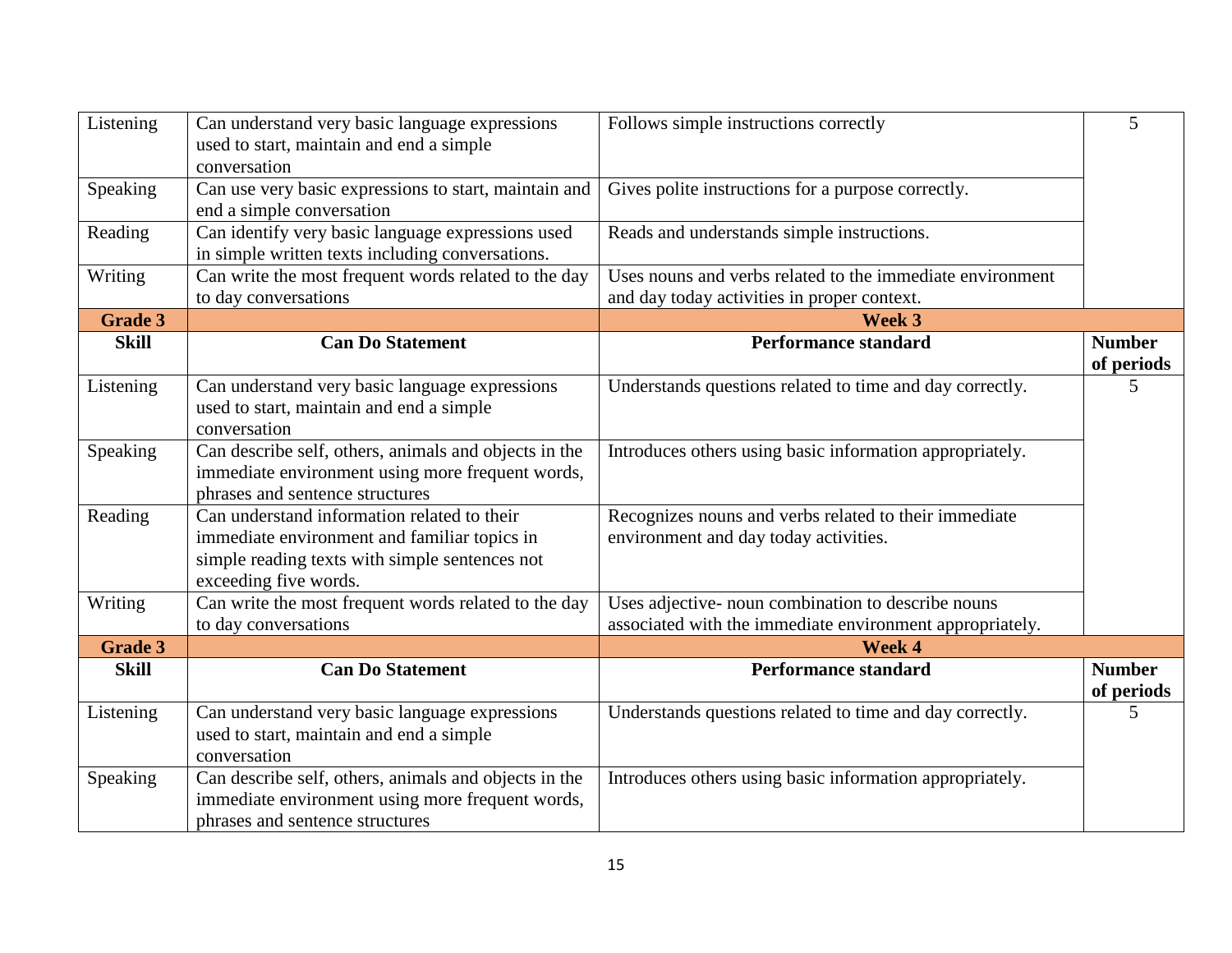| Reading | Can understand information related to their          | Recognizes nouns and verbs related to their immediate    |  |
|---------|------------------------------------------------------|----------------------------------------------------------|--|
|         | immediate environment and familiar topics in         | environment and day today activities.                    |  |
|         | simple reading texts with simple sentences not       |                                                          |  |
|         | exceeding five words.                                |                                                          |  |
| Writing | Can write the most frequent words related to the day | Uses adjective- noun combination to describe nouns       |  |
|         | to day conversations                                 | associated with the immediate environment appropriately. |  |

| <b>Grade 3</b> | <b>Term <math>3 - 2020</math></b>                     | Week 5                                                        |               |
|----------------|-------------------------------------------------------|---------------------------------------------------------------|---------------|
| <b>Skill</b>   | <b>Can Do Statement</b>                               | <b>Performance standard</b>                                   | <b>Number</b> |
|                |                                                       |                                                               | of periods    |
| Listening      | Can understand very basic language expressions        | Follows simple instructions correctly.                        |               |
|                | used to start, maintain and end a simple              |                                                               |               |
|                | conversation                                          |                                                               |               |
| Speaking       | Can describe self, others, animals and objects in the | Describes objects in the immediate environment using          |               |
|                | immediate environment using more frequent words,      | suitable words, phrases and sentence structures meaningfully. |               |
|                | phrases and sentence structures                       |                                                               |               |
| Reading        | Can understand information related to their           | Reads and understands sentences with 4-5 words                |               |
|                | immediate environment and familiar topics in          |                                                               |               |
|                | simple reading texts with simple sentences not        |                                                               |               |
|                | exceeding five words.                                 |                                                               |               |
| Writing        | Can write the most frequent words related to the day  | Uses article- noun combination to describe nouns associated   |               |
|                | to day conversations                                  | with the immediate environment appropriately.                 |               |
| <b>Grade 3</b> |                                                       | Week 6                                                        |               |
| <b>Skill</b>   | <b>Can Do Statement</b>                               | <b>Performance standard</b>                                   | <b>Number</b> |
|                |                                                       |                                                               | of periods    |
| Listening      | Can understand very basic language expressions        | Follows simple instructions correctly.                        | 5             |
|                | used to start, maintain and end a simple              |                                                               |               |
|                | conversation                                          |                                                               |               |
| Speaking       | Can describe self, others, animals and objects in the | Describes objects in the immediate environment using          |               |
|                | immediate environment using more frequent words,      | suitable words, phrases and sentence structures meaningfully. |               |
|                | phrases and sentence structures                       |                                                               |               |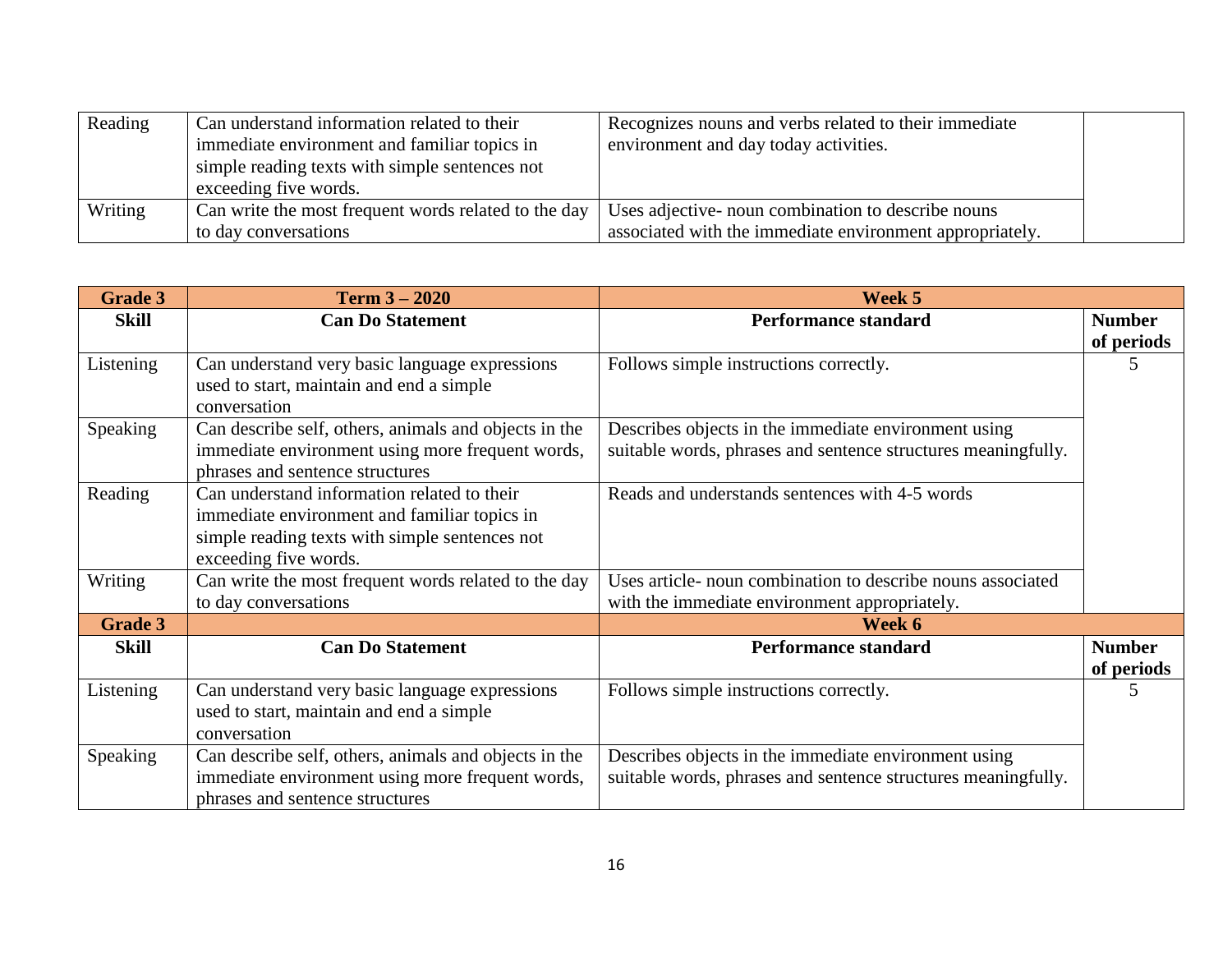| Reading        | Can understand information related to their<br>immediate environment and familiar topics in<br>simple reading texts with simple sentences not<br>exceeding five words. | Reads and understands sentences with 4-5 words                                                                                                                 |                             |
|----------------|------------------------------------------------------------------------------------------------------------------------------------------------------------------------|----------------------------------------------------------------------------------------------------------------------------------------------------------------|-----------------------------|
| Writing        | Can write the most frequent words related to the day<br>to day conversations                                                                                           | Uses article- noun combination to describe nouns associated<br>with the immediate environment appropriately.                                                   |                             |
| <b>Grade 3</b> |                                                                                                                                                                        | Week 7                                                                                                                                                         |                             |
| <b>Skill</b>   | <b>Can Do Statement</b>                                                                                                                                                | <b>Performance standard</b>                                                                                                                                    | <b>Number</b><br>of periods |
| Listening      | Can understand very basic information related to<br>numeracy and mathematics.                                                                                          | Recognizes the most frequent ordinals $(1st, 2nd, 3rd)$ and the<br>last correctly.<br>Understands the sentence pattern with $S +$ has or have as a             | 5                           |
|                |                                                                                                                                                                        | full verb.                                                                                                                                                     |                             |
| Speaking       | Can present the very basic information related to                                                                                                                      | Counts up to 20 confidently.                                                                                                                                   |                             |
|                | numeracy and mathematics using appropriate words<br>and phrases.                                                                                                       | Uses the number words in contexts appropriately.                                                                                                               |                             |
| Reading        | Can identify very basic information related to<br>numeracy and mathematics in variety of simple<br>reading texts.                                                      | Understands the sentence pattern SVO accurately in context                                                                                                     |                             |
| Writing        | Can use very basic information<br>related to numeracy and mathematics in problem<br>solving activities                                                                 | Uses the sentence structure SVO accurately in context.                                                                                                         |                             |
| <b>Grade 3</b> |                                                                                                                                                                        | Week 8                                                                                                                                                         |                             |
| <b>Skill</b>   | <b>Can Do Statement</b>                                                                                                                                                | <b>Performance standard</b>                                                                                                                                    | <b>Number</b><br>of periods |
| Listening      | Can understand very basic information related to<br>numeracy and mathematics.                                                                                          | Recognizes the most frequent ordinals $(1st,2nd,3rd)$ and the<br>last correctly.<br>Understands the sentence pattern with $S +$ has or have as a<br>full verb. | 5                           |
| Speaking       | Can present the very basic information related to                                                                                                                      | Counts up to 20 confidently.                                                                                                                                   |                             |
|                | numeracy and mathematics using appropriate words<br>and phrases.                                                                                                       | Uses the number words in contexts appropriately.                                                                                                               |                             |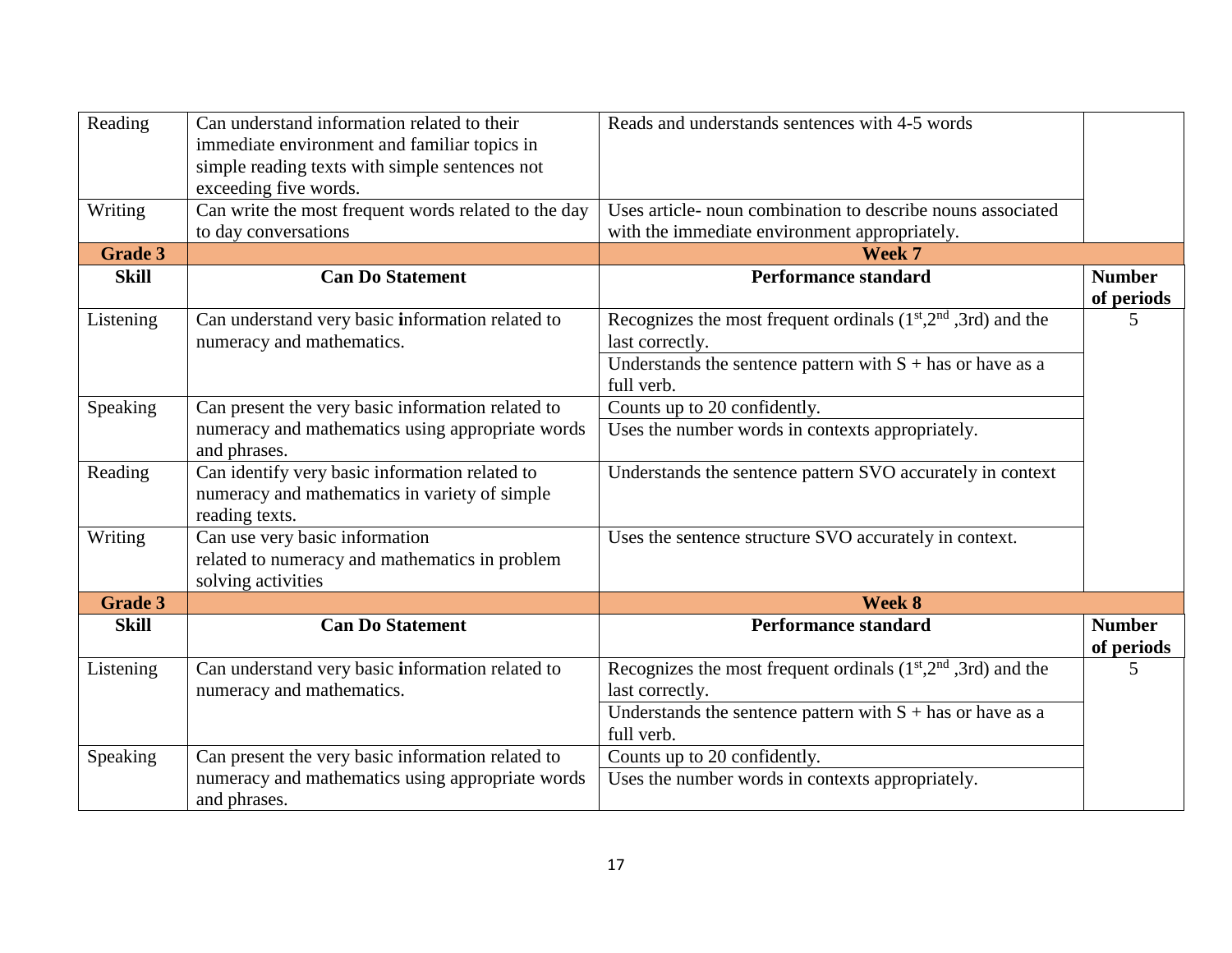| Reading | Can identify very basic information related to<br>numeracy and mathematics in variety of simple<br>reading texts. | Understands the sentence pattern SVO accurately in context |  |
|---------|-------------------------------------------------------------------------------------------------------------------|------------------------------------------------------------|--|
| Writing | Can use very basic information related to numeracy<br>and mathematics in problem solving activities               | Uses the sentence structure SVO accurately in context.     |  |

| <b>Grade 4</b> | Term $1 - 2021$                                                                                                                                                                    | Week 9                                                                                                    |                             |
|----------------|------------------------------------------------------------------------------------------------------------------------------------------------------------------------------------|-----------------------------------------------------------------------------------------------------------|-----------------------------|
| <b>Skill</b>   | <b>Competency</b>                                                                                                                                                                  | <b>Competency Level</b>                                                                                   | <b>Number</b><br>of periods |
| Listening      | Listens, recognizes and processes basic words,<br>phrases, and simple sentences concerning familiar<br>topics in the immediate environment when spoken to<br>slowly and clearly    | <b>1.3</b> Recognizes and understands words and phrases related to<br>immediate environment correctly     | 5                           |
| Speaking       | Engages in a simple conversation on a very familiar<br>topic employing phrases, simple sentences and age<br>appropriate language functions                                         | 2.2 Pronounces words and phrases related to the immediate<br>environment confidently                      |                             |
| Reading        | Reads and understands familiar names, words,<br>numbers and simple sentences in various texts found<br>in the immediate environment when they are<br>associated with picture clues | 3.2 Reads aloud words, phrases and sentences related to the<br>immediate environment confidently          |                             |
| Writing        | Writes words, phrases and short simple sentences<br>on topics using familiar vocabulary                                                                                            | 4.1 Copies words, phrases and sentences with correct<br>directional hand movement and space between words |                             |
| <b>Grade 4</b> |                                                                                                                                                                                    | Week 10                                                                                                   |                             |
| <b>Skill</b>   | Competency                                                                                                                                                                         | <b>Competency Level</b>                                                                                   | <b>Number</b><br>of periods |
| Listening      | Listens, recognizes and processes basic words,<br>phrases, and simple sentences concerning familiar<br>topics in the immediate environment when spoken to<br>slowly and clearly    | 1.3 Recognizes and understands words and phrases related to<br>immediate environment correctly            | 5                           |
| Speaking       | Engages in a simple conversation on a very familiar<br>topic employing phrases, simple sentences and age<br>appropriate language functions                                         | 2.2 Pronounces words and phrases related to the immediate<br>environment confidently                      |                             |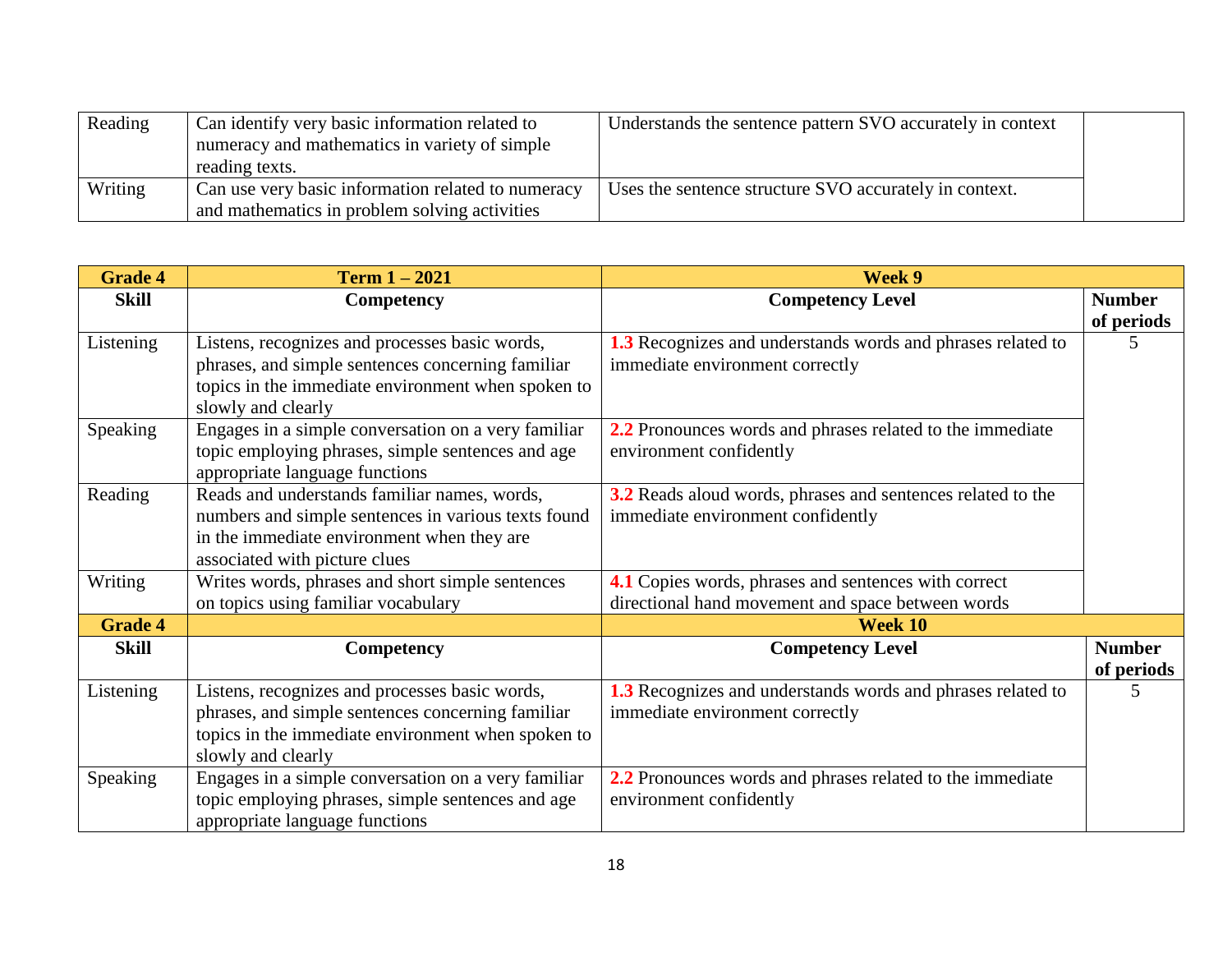| Reading        | Reads and understands familiar names, words,                                                      | 3.2 Reads aloud words, phrases and sentences related to the                                      |                             |
|----------------|---------------------------------------------------------------------------------------------------|--------------------------------------------------------------------------------------------------|-----------------------------|
|                | numbers and simple sentences in various texts found                                               | immediate environment confidently                                                                |                             |
|                | in the immediate environment when they are                                                        |                                                                                                  |                             |
|                | associated with picture clues                                                                     |                                                                                                  |                             |
| Writing        | Writes words, phrases and short simple sentences                                                  | 4.1 Copies words, phrases and sentences with correct                                             |                             |
|                | on topics using familiar vocabulary                                                               | directional hand movement and space between words                                                |                             |
| <b>Grade 4</b> |                                                                                                   | Week 11                                                                                          |                             |
| <b>Skill</b>   | Competency                                                                                        | <b>Competency Level</b>                                                                          | <b>Number</b><br>of periods |
| Listening      | Listens, recognizes and processes basic words,                                                    | 1.3 Recognizes and understands words and phrases related to                                      | 5                           |
|                | phrases, and simple sentences concerning familiar                                                 | immediate environment correctly                                                                  |                             |
|                | topics in the immediate environment when spoken to                                                |                                                                                                  |                             |
|                | slowly and clearly                                                                                |                                                                                                  |                             |
| Speaking       | Engages in a simple conversation on a very familiar                                               | 2.2 Pronounces words and phrases related to the immediate                                        |                             |
|                | topic employing phrases, simple sentences and age                                                 | environment confidently                                                                          |                             |
|                | appropriate language functions<br>Reads and understands familiar names, words,                    |                                                                                                  |                             |
| Reading        |                                                                                                   | 3.2 Reads aloud words, phrases and sentences related to the<br>immediate environment confidently |                             |
|                | numbers and simple sentences in various texts found<br>in the immediate environment when they are |                                                                                                  |                             |
|                | associated with picture clues                                                                     |                                                                                                  |                             |
| Writing        | Writes words, phrases and short simple sentences                                                  | 4.1 Copies words, phrases and sentences with correct                                             |                             |
|                | on topics using familiar vocabulary                                                               | directional hand movement and space between words                                                |                             |
| <b>Grade 4</b> |                                                                                                   | Week 12                                                                                          |                             |
| <b>Skill</b>   | Competency                                                                                        | <b>Competency Level</b>                                                                          | <b>Number</b>               |
|                |                                                                                                   |                                                                                                  | of periods                  |
| Listening      | Listens, recognizes and processes basic words,                                                    | 1.3 Recognizes and understands words and phrases related to                                      | 5                           |
|                | phrases, and simple sentences concerning familiar                                                 | immediate environment correctly                                                                  |                             |
|                | topics in the immediate environment when spoken to                                                |                                                                                                  |                             |
|                | slowly and clearly                                                                                |                                                                                                  |                             |
| Speaking       | Engages in a simple conversation on a very familiar                                               | 2.2 Pronounces words and phrases related to the immediate                                        |                             |
|                | topic employing phrases, simple sentences and age                                                 | environment confidently                                                                          |                             |
|                | appropriate language functions                                                                    |                                                                                                  |                             |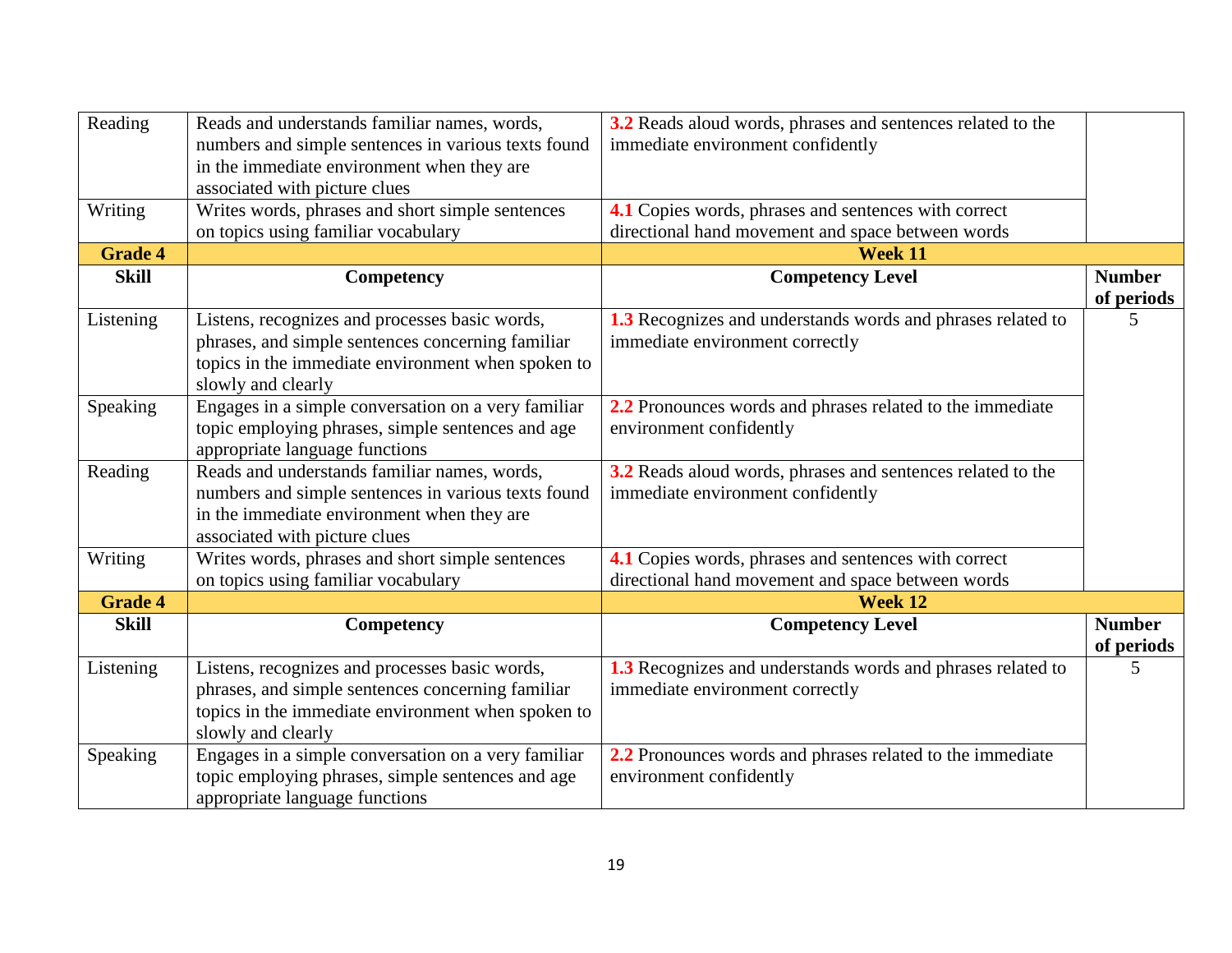| Reading | Reads and understands familiar names, words,        | <b>3.2</b> Reads aloud words, phrases and sentences related to the |  |
|---------|-----------------------------------------------------|--------------------------------------------------------------------|--|
|         | numbers and simple sentences in various texts found | immediate environment confidently                                  |  |
|         | in the immediate environment when they are          |                                                                    |  |
|         | associated with picture clues                       |                                                                    |  |
| Writing | Writes words, phrases and short simple sentences    | 4.1 Copies words, phrases and sentences with correct               |  |
|         | on topics using familiar vocabulary                 | directional hand movement and space between words                  |  |

| <b>Grade 4</b> | Term $2 - 2021$                                                                                                                                                                 | Week 13                                                                                                         |                             |
|----------------|---------------------------------------------------------------------------------------------------------------------------------------------------------------------------------|-----------------------------------------------------------------------------------------------------------------|-----------------------------|
| Skill          | Competency                                                                                                                                                                      | <b>Competency Level</b>                                                                                         | <b>Number</b><br>of periods |
| Listening      | Listens, recognizes and processes basic words,<br>phrases, and simple sentences concerning familiar<br>topics in the immediate environment when spoken<br>to slowly and clearly | 1.11 Recognizes cardinals from 0-50 correctly                                                                   |                             |
| Speaking       | Engages in a simple conversation on a very familiar<br>topic employing phrases, simple sentences and age                                                                        | 2.7 Makes and responds to a polite offer, instructions and<br>requests meaningfully                             |                             |
|                | appropriate language functions                                                                                                                                                  | 2.11 Counts up to 50 confidently                                                                                |                             |
| Reading        | Reads and understands familiar names, words,<br>numbers and simple sentences in various texts found                                                                             | 3.3 Reads and understands sentences with 5-8 words in a<br>simple text of 5-6 sentences on familiar topics when |                             |
|                | in the immediate environment when they are<br>associated with picture clues                                                                                                     | supported with picture clues                                                                                    |                             |
| Writing        | Writes words, phrases and short simple sentences<br>on topics using familiar vocabulary                                                                                         | 4.2 Uses the period and question mark appropriately                                                             |                             |
| <b>Grade 4</b> |                                                                                                                                                                                 | Week 14                                                                                                         |                             |
| <b>Skill</b>   | Competency                                                                                                                                                                      | <b>Competency Level</b>                                                                                         | <b>Number</b><br>of periods |
| Listening      | Listens, recognizes and processes basic words,<br>phrases, and simple sentences concerning familiar<br>topics in the immediate environment when spoken<br>to slowly and clearly | <b>1.11</b> Recognizes cardinals from 0-50 correctly                                                            | 5                           |
| Speaking       |                                                                                                                                                                                 | 2.7 Makes and responds to a polite offer, instructions and<br>requests meaningfully                             |                             |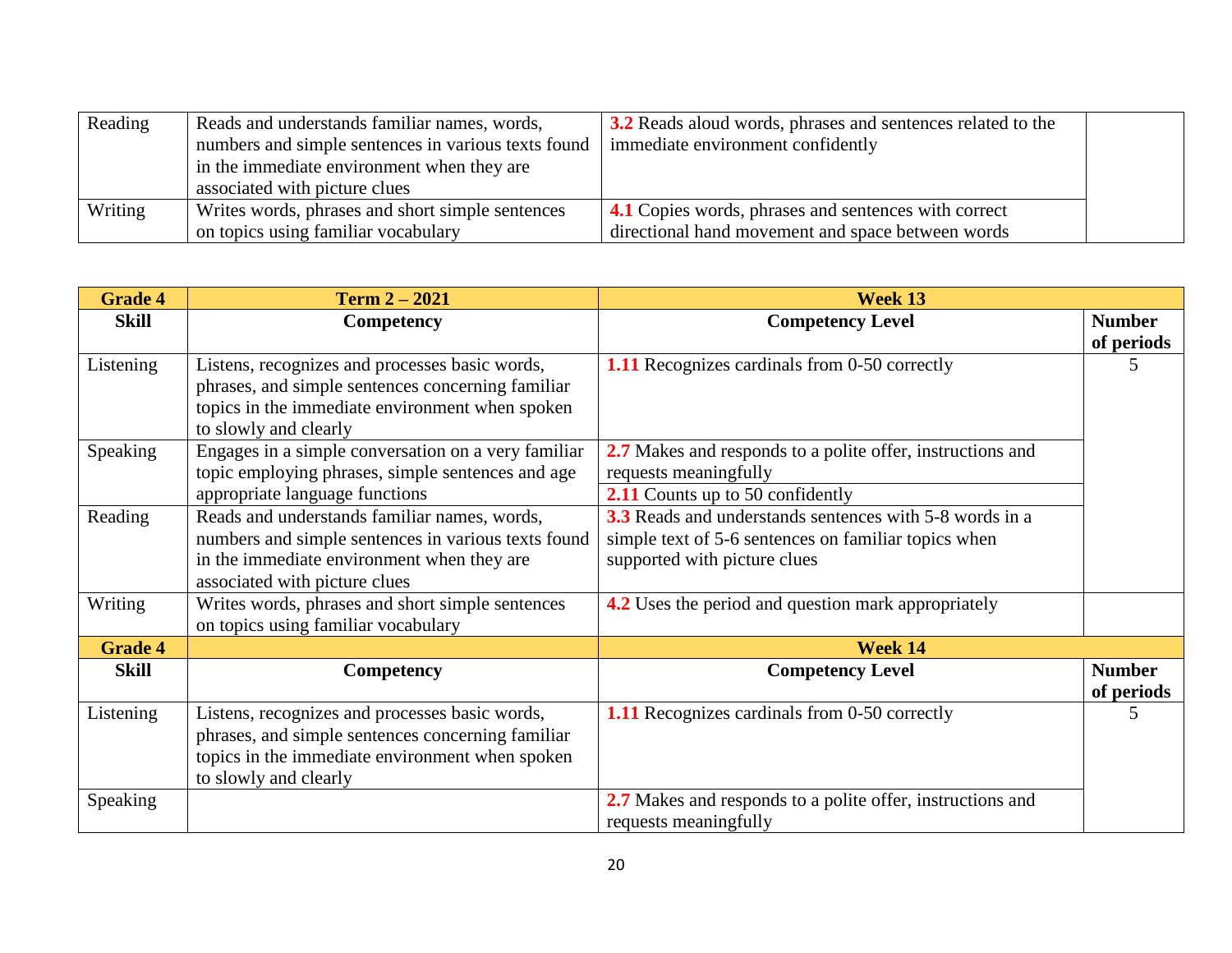|                | Engages in a simple conversation on a very familiar<br>topic employing phrases, simple sentences and age<br>appropriate language functions                                         | <b>2.11</b> Counts up to 50 confidently                                                                                                                |                             |
|----------------|------------------------------------------------------------------------------------------------------------------------------------------------------------------------------------|--------------------------------------------------------------------------------------------------------------------------------------------------------|-----------------------------|
| Reading        | Reads and understands familiar names, words,<br>numbers and simple sentences in various texts found<br>in the immediate environment when they are<br>associated with picture clues | <b>3.3</b> Reads and understands sentences with 5-8 words in a<br>simple text of 5-6 sentences on familiar topics when<br>supported with picture clues |                             |
| Writing        | Writes words, phrases and short simple sentences<br>on topics using familiar vocabulary                                                                                            | 4.2 Uses the period and question mark appropriately                                                                                                    |                             |
| <b>Grade 4</b> |                                                                                                                                                                                    | Week 15                                                                                                                                                |                             |
| <b>Skill</b>   | Competency                                                                                                                                                                         | <b>Competency Level</b>                                                                                                                                | <b>Number</b><br>of periods |
| Listening      | Listens, recognizes and processes basic words,<br>phrases, and simple sentences concerning familiar<br>topics in the immediate environment when spoken<br>to slowly and clearly    | <b>1.11</b> Recognizes cardinals from 0-50 correctly                                                                                                   | 5                           |
| Speaking       | Engages in a simple conversation on a very familiar<br>topic employing phrases, simple sentences and age<br>appropriate language functions                                         | 2.7 Makes and responds to a polite offer, instructions and<br>requests meaningfully<br>2.11 Counts up to 50 confidently                                |                             |
| Reading        | Reads and understands familiar names, words,<br>numbers and simple sentences in various texts found<br>in the immediate environment when they are<br>associated with picture clues | 3.3 Reads and understands sentences with 5-8 words in a<br>simple text of 5-6 sentences on familiar topics when<br>supported with picture clues        |                             |
| Writing        | Writes words, phrases and short simple sentences<br>on topics using familiar vocabulary                                                                                            | <b>4.2</b> Uses the period and question mark appropriately                                                                                             |                             |
| <b>Grade 4</b> |                                                                                                                                                                                    | Week 16                                                                                                                                                |                             |
| <b>Skill</b>   | Competency                                                                                                                                                                         | <b>Competency Level</b>                                                                                                                                | <b>Number</b><br>of periods |
| Listening      | Listens, recognizes and processes basic words,<br>phrases, and simple sentences concerning familiar<br>topics in the immediate environment when spoken<br>to slowly and clearly    | 1.11 Recognizes cardinals from 0-50 correctly                                                                                                          | 5                           |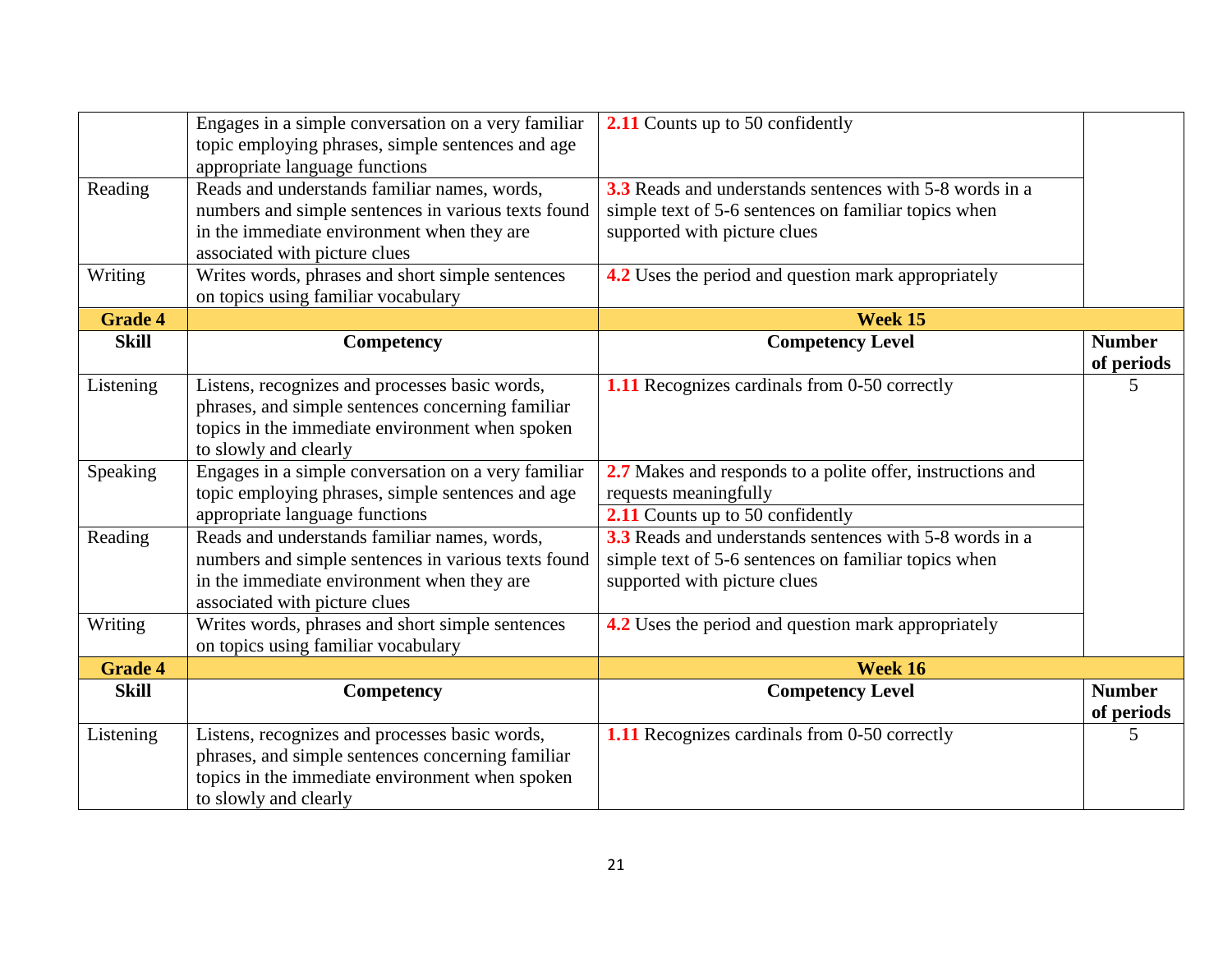| Speaking | Engages in a simple conversation on a very familiar | 2.7 Makes and responds to a polite offer, instructions and |  |
|----------|-----------------------------------------------------|------------------------------------------------------------|--|
|          | topic employing phrases, simple sentences and age   | requests meaningfully                                      |  |
|          | appropriate language functions                      | <b>2.11</b> Counts up to 50 confidently                    |  |
| Reading  | Reads and understands familiar names, words,        | 3.3 Reads and understands sentences with 5-8 words in a    |  |
|          | numbers and simple sentences in various texts found | simple text of 5-6 sentences on familiar topics when       |  |
|          | in the immediate environment when they are          | supported with picture clues                               |  |
|          | associated with picture clues                       |                                                            |  |
| Writing  | Writes words, phrases and short simple sentences    | <b>4.2</b> Uses the period and question mark appropriately |  |
|          | on topics using familiar vocabulary                 |                                                            |  |

| <b>Grade 4</b> | Term $3 - 2021$                                     | Week 17                                                          |               |
|----------------|-----------------------------------------------------|------------------------------------------------------------------|---------------|
| Skill          | Competency                                          | <b>Competency Level</b>                                          | <b>Number</b> |
|                |                                                     |                                                                  | of periods    |
| Listening      | Listens, recognizes and processes basic words,      | <b>1.12</b> Recognizes ordinal numbers correctly                 | 5             |
|                | phrases, and simple sentences concerning familiar   | <b>1.13</b> Extracts specific information related to numbers,    |               |
|                | topics in the immediate environment when spoken to  | measurement and shapes from simple authentic listening texts     |               |
|                | slowly and clearly                                  | accurately                                                       |               |
| Speaking       | Engages in a simple conversation on a very familiar | <b>2.12</b> Uses the ordinal numbers up to 31st correctly.       |               |
|                | topic employing phrases, simple sentences and age   |                                                                  |               |
|                | appropriate language functions                      |                                                                  |               |
| Reading        | Reads and understands familiar names, words,        | <b>3.4</b> Reads and extracts specific information like names of |               |
|                | numbers and simple sentences in various texts found | familiar people, things, places, and numbers from simple text    |               |
|                | in the immediate environment when they are          | with 5-8 sentences                                               |               |
|                | associated with picture clues                       |                                                                  |               |
| Writing        | Writes words, phrases and short simple sentences    | 4.3 Writes words, phrases and very simple sentences related      |               |
|                | on topics using familiar vocabulary                 | to immediate environment with correct space between words        |               |
|                |                                                     | maintaining consistency                                          |               |
| <b>Grade 4</b> |                                                     | Week 18                                                          |               |
| <b>Skill</b>   | Competency                                          | <b>Competency Level</b>                                          | <b>Number</b> |
|                |                                                     |                                                                  | of periods    |
| Listening      |                                                     | <b>1.12</b> Recognizes ordinal numbers correctly                 | C             |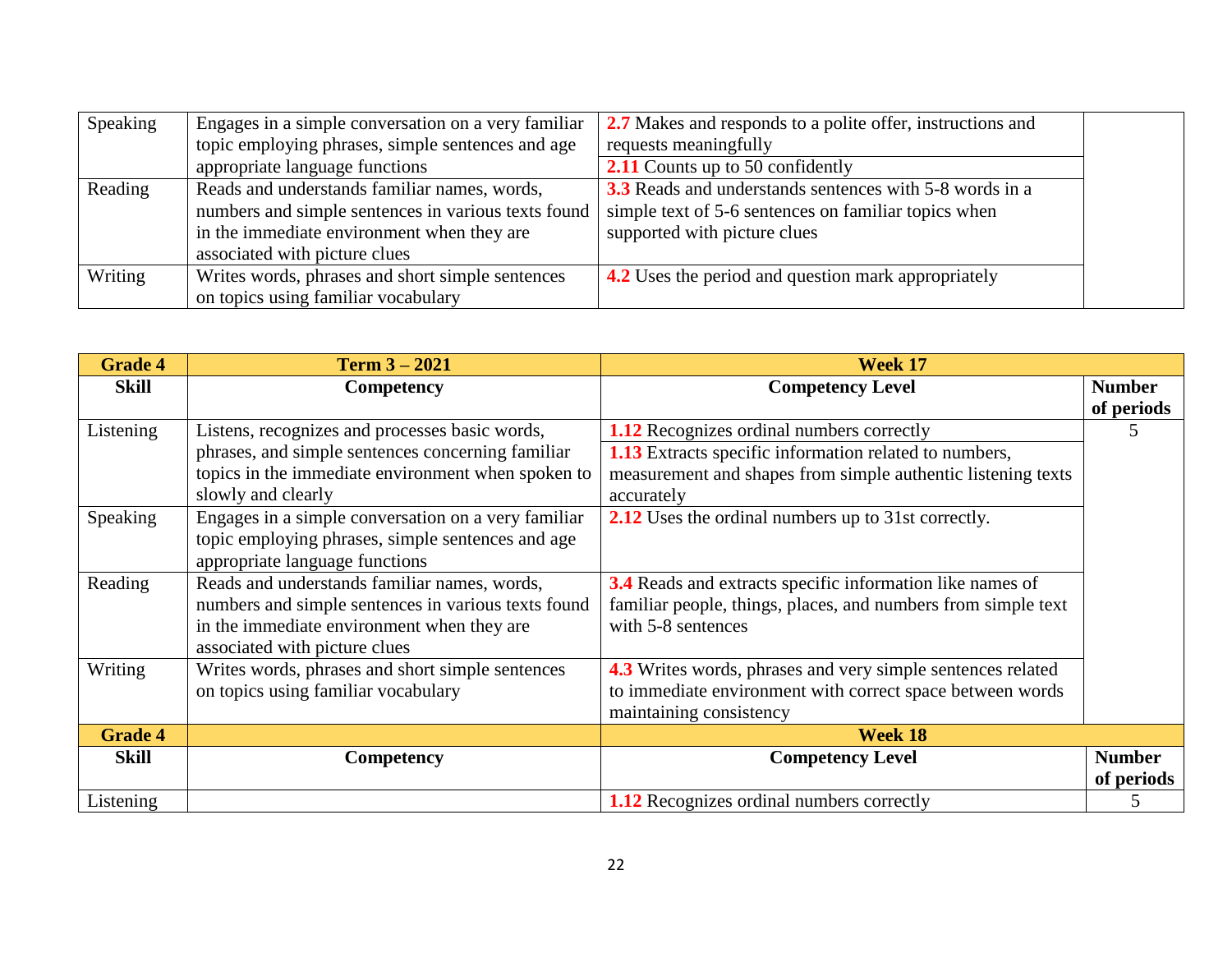|                | Listens, recognizes and processes basic words,      | <b>1.13</b> Extracts specific information related to numbers,  |               |
|----------------|-----------------------------------------------------|----------------------------------------------------------------|---------------|
|                | phrases, and simple sentences concerning familiar   | measurement and shapes from simple authentic listening texts   |               |
|                | topics in the immediate environment when spoken to  | accurately                                                     |               |
|                | slowly and clearly                                  |                                                                |               |
| Speaking       | Engages in a simple conversation on a very familiar | 2.12 Uses the ordinal numbers up to 31st correctly.            |               |
|                | topic employing phrases, simple sentences and age   |                                                                |               |
|                | appropriate language functions                      |                                                                |               |
| Reading        | Reads and understands familiar names, words,        | 3.4 Reads and extracts specific information like names of      |               |
|                | numbers and simple sentences in various texts found | familiar people, things, places, and numbers from simple text  |               |
|                | in the immediate environment when they are          | with 5-8 sentences                                             |               |
|                | associated with picture clues                       |                                                                |               |
| Writing        | Writes words, phrases and short simple sentences    | 4.3 Writes words, phrases and very simple sentences related to |               |
|                | on topics using familiar vocabulary                 | immediate environment with correct space between words         |               |
|                |                                                     | maintaining consistency                                        |               |
| <b>Grade 4</b> |                                                     | Week 19                                                        |               |
| <b>Skill</b>   | Competency                                          | <b>Competency Level</b>                                        | <b>Number</b> |
|                |                                                     |                                                                |               |
|                |                                                     |                                                                | of periods    |
| Listening      | Listens, recognizes and processes basic words,      | 1.12 Recognizes ordinal numbers correctly                      | 5             |
|                | phrases, and simple sentences concerning familiar   | 1.13 Extracts specific information related to numbers,         |               |
|                | topics in the immediate environment when spoken to  | measurement and shapes from simple authentic listening texts   |               |
|                | slowly and clearly                                  | accurately                                                     |               |
| Speaking       | Engages in a simple conversation on a very familiar | 2.12 Uses the ordinal numbers up to 31st correctly.            |               |
|                | topic employing phrases, simple sentences and age   |                                                                |               |
|                | appropriate language functions                      |                                                                |               |
| Reading        | Reads and understands familiar names, words,        | 3.4 Reads and extracts specific information like names of      |               |
|                | numbers and simple sentences in various texts found | familiar people, things, places, and numbers from simple text  |               |
|                | in the immediate environment when they are          | with 5-8 sentences                                             |               |
|                | associated with picture clues                       |                                                                |               |
| Writing        | Writes words, phrases and short simple sentences    | 4.3 Writes words, phrases and very simple sentences related to |               |
|                | on topics using familiar vocabulary                 | immediate environment with correct space between words         |               |
|                |                                                     | maintaining consistency                                        |               |
|                |                                                     |                                                                |               |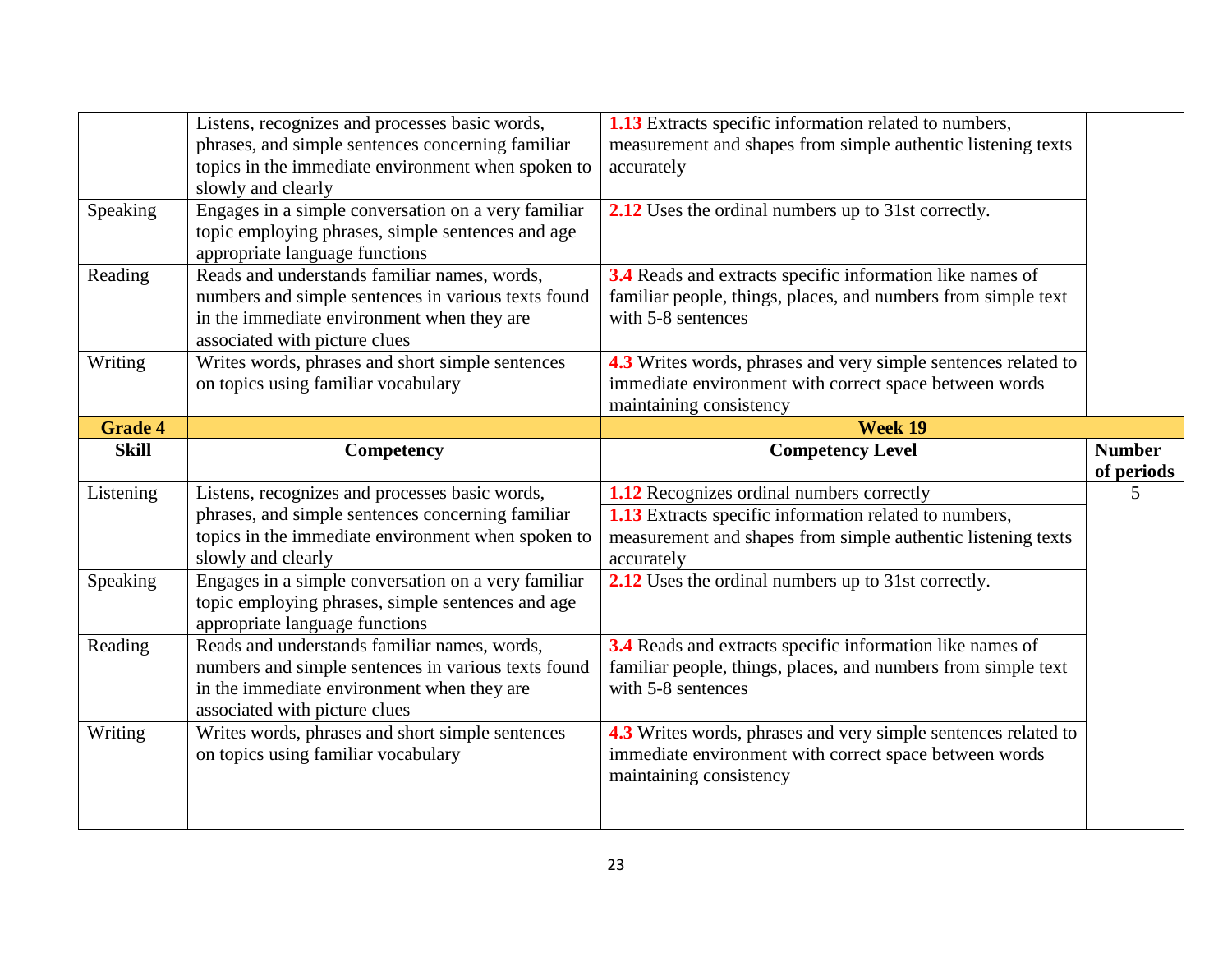| <b>Grade 4</b> |                                                     | Week 20                                                          |               |
|----------------|-----------------------------------------------------|------------------------------------------------------------------|---------------|
| Skill          | Competency                                          | <b>Competency Level</b>                                          | <b>Number</b> |
|                |                                                     |                                                                  | of periods    |
| Listening      | Listens, recognizes and processes basic words,      | <b>1.12</b> Recognizes ordinal numbers correctly                 |               |
|                | phrases, and simple sentences concerning familiar   | <b>1.13</b> Extracts specific information related to numbers,    |               |
|                | topics in the immediate environment when spoken to  | measurement and shapes from simple authentic listening texts     |               |
|                | slowly and clearly                                  | accurately                                                       |               |
| Speaking       | Engages in a simple conversation on a very familiar | <b>2.12</b> Uses the ordinal numbers up to 31st correctly.       |               |
|                | topic employing phrases, simple sentences and age   |                                                                  |               |
|                | appropriate language functions                      |                                                                  |               |
| Reading        | Reads and understands familiar names, words,        | <b>3.4</b> Reads and extracts specific information like names of |               |
|                | numbers and simple sentences in various texts found | familiar people, things, places, and numbers from simple text    |               |
|                | in the immediate environment when they are          | with 5-8 sentences                                               |               |
|                | associated with picture clues                       |                                                                  |               |
| Writing        | Writes words, phrases and short simple sentences    | 4.3 Writes words, phrases and very simple sentences related to   |               |
|                | on topics using familiar vocabulary                 | immediate environment with correct space between words           |               |
|                |                                                     | maintaining consistency                                          |               |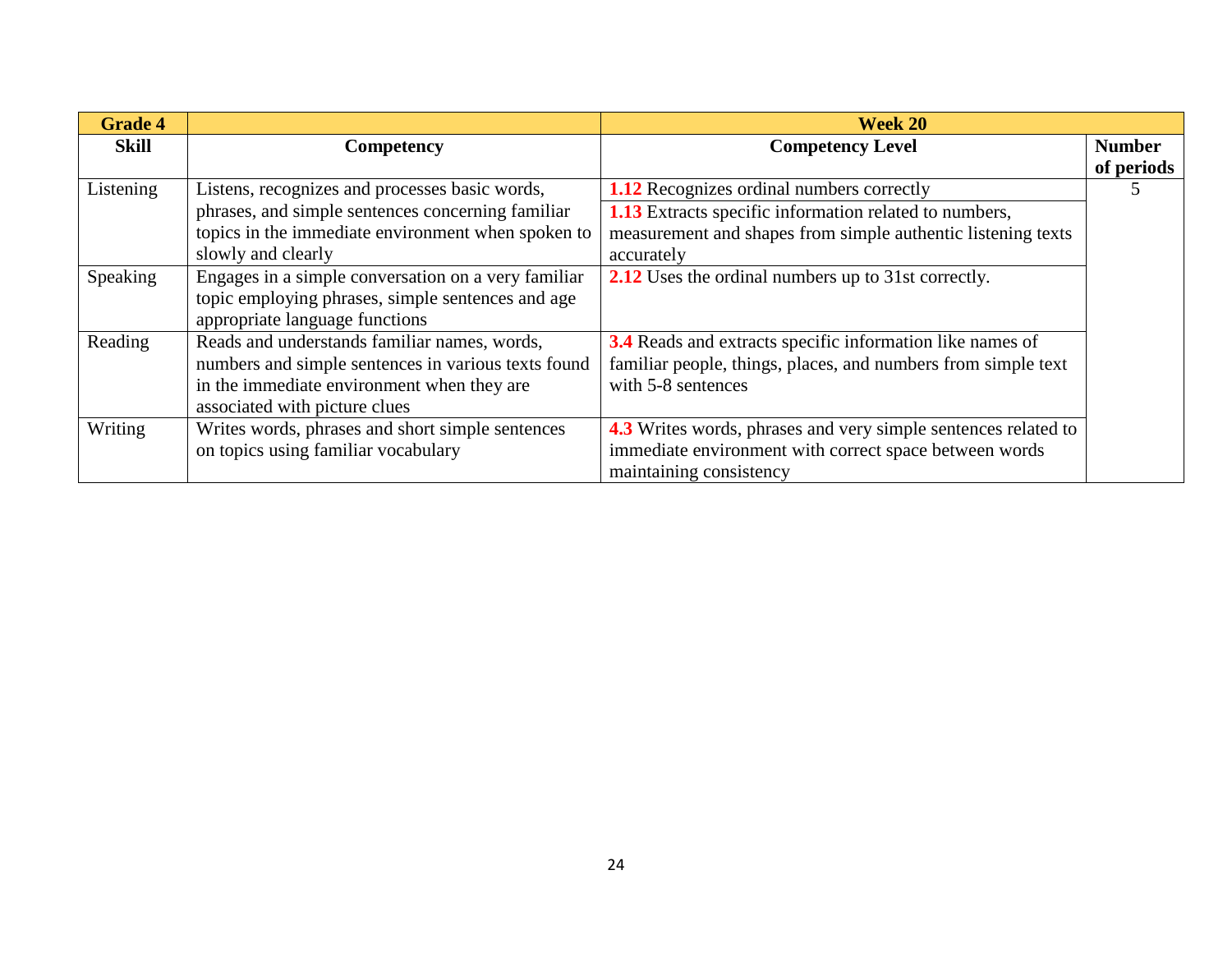### **Weekly Plan for Learning Loss – Grade 5**

| <b>Grade 4</b> | <b>Term 2 - 2020</b>                                                                                                                                                               | <b>Week 1</b>                                                                                                                                          |                             |
|----------------|------------------------------------------------------------------------------------------------------------------------------------------------------------------------------------|--------------------------------------------------------------------------------------------------------------------------------------------------------|-----------------------------|
| <b>Skill</b>   | <b>Competency</b>                                                                                                                                                                  | <b>Competency Level</b>                                                                                                                                | <b>Number</b><br>of periods |
| Listening      | Listens, recognizes and processes basic words,<br>phrases, and simple sentences concerning familiar<br>topics in the immediate environment when spoken<br>to slowly and clearly    | <b>1.11</b> Recognizes cardinals from 0-50 correctly                                                                                                   | 5                           |
| Speaking       | Engages in a simple conversation on a very familiar<br>topic employing phrases, simple sentences and age<br>appropriate language functions                                         | 2.7 Makes and responds to a polite offer, instructions and<br>requests meaningfully<br>2.11 Counts up to 50 confidently                                |                             |
| Reading        | Reads and understands familiar names, words,<br>numbers and simple sentences in various texts found<br>in the immediate environment when they are<br>associated with picture clues | 3.3 Reads and understands sentences with 5-8 words in a<br>simple text of 5-6 sentences on familiar topics when<br>supported with picture clues        |                             |
| Writing        | Writes words, phrases and short simple sentences<br>on topics using familiar vocabulary                                                                                            | <b>4.2</b> Uses the period and question mark appropriately                                                                                             |                             |
| <b>Grade 4</b> |                                                                                                                                                                                    | <b>Week 2</b>                                                                                                                                          |                             |
| <b>Skill</b>   | Competency                                                                                                                                                                         | <b>Competency Level</b>                                                                                                                                | <b>Number</b><br>of periods |
| Listening      | Listens, recognizes and processes basic words,<br>phrases, and simple sentences concerning familiar<br>topics in the immediate environment when spoken<br>to slowly and clearly    | 1.11 Recognizes cardinals from 0-50 correctly                                                                                                          | 5                           |
| Speaking       | Engages in a simple conversation on a very familiar<br>topic employing phrases, simple sentences and age<br>appropriate language functions                                         | 2.7 Makes and responds to a polite offer, instructions and<br>requests meaningfully<br>2.11 Counts up to 50 confidently                                |                             |
| Reading        | Reads and understands familiar names, words,<br>numbers and simple sentences in various texts found<br>in the immediate environment when they are<br>associated with picture clues | <b>3.3</b> Reads and understands sentences with 5-8 words in a<br>simple text of 5-6 sentences on familiar topics when<br>supported with picture clues |                             |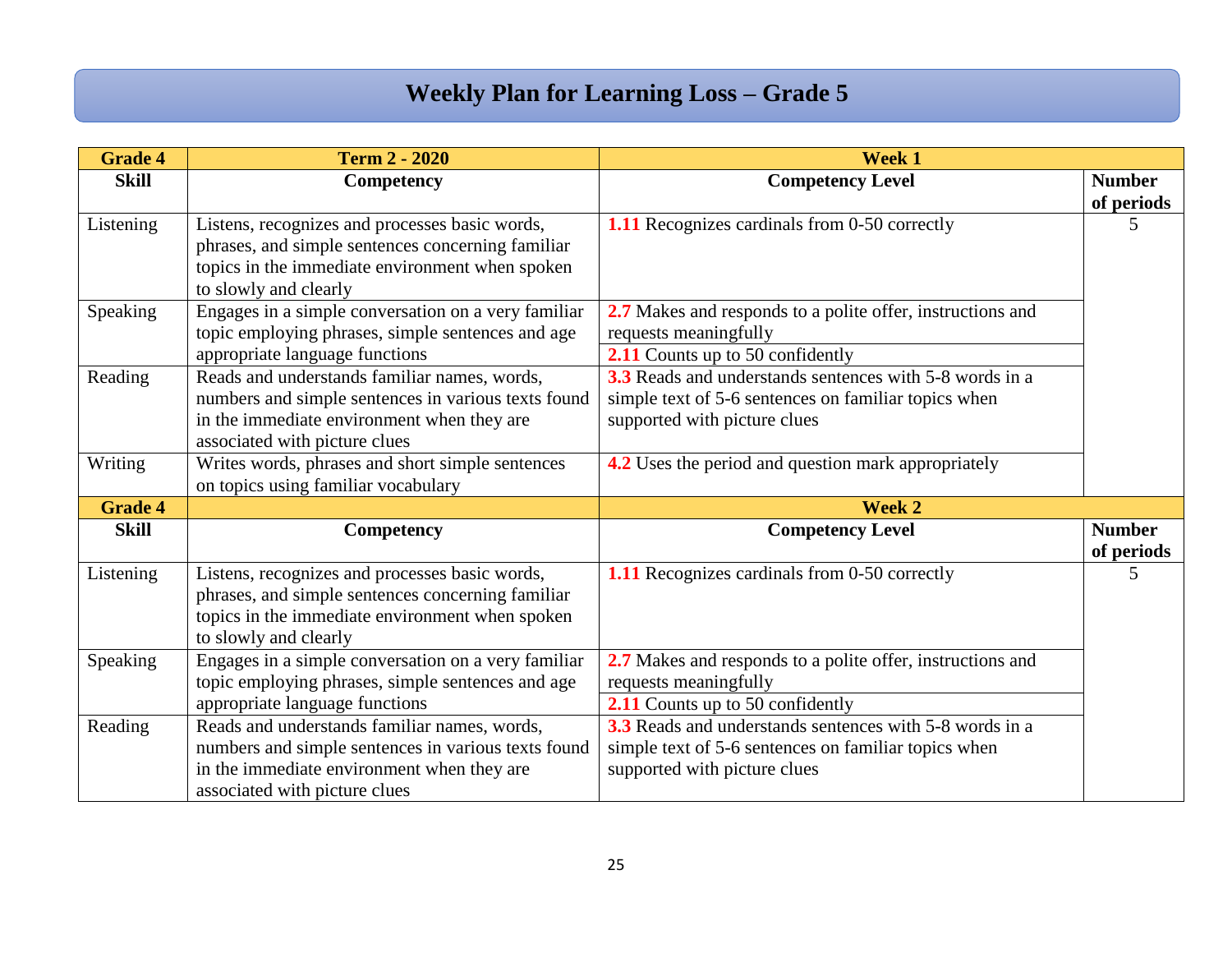| Writing        | Writes words, phrases and short simple sentences<br>on topics using familiar vocabulary                                                                                            | 4.2 Uses the period and question mark appropriately                                                                                             |                             |
|----------------|------------------------------------------------------------------------------------------------------------------------------------------------------------------------------------|-------------------------------------------------------------------------------------------------------------------------------------------------|-----------------------------|
| <b>Grade 4</b> |                                                                                                                                                                                    | <b>Week 3</b>                                                                                                                                   |                             |
| <b>Skill</b>   | Competency                                                                                                                                                                         | <b>Competency Level</b>                                                                                                                         | <b>Number</b><br>of periods |
| Listening      | Listens, recognizes and processes basic words,<br>phrases, and simple sentences concerning familiar<br>topics in the immediate environment when spoken<br>to slowly and clearly    | 1.11 Recognizes cardinals from 0-50 correctly                                                                                                   | 5                           |
| Speaking       | Engages in a simple conversation on a very familiar<br>topic employing phrases, simple sentences and age                                                                           | 2.7 Makes and responds to a polite offer, instructions and<br>requests meaningfully                                                             |                             |
|                | appropriate language functions                                                                                                                                                     | 2.11 Counts up to 50 confidently                                                                                                                |                             |
| Reading        | Reads and understands familiar names, words,<br>numbers and simple sentences in various texts found<br>in the immediate environment when they are<br>associated with picture clues | 3.3 Reads and understands sentences with 5-8 words in a<br>simple text of 5-6 sentences on familiar topics when<br>supported with picture clues |                             |
| Writing        | Writes words, phrases and short simple sentences<br>on topics using familiar vocabulary                                                                                            | 4.2 Uses the period and question mark appropriately                                                                                             |                             |
| <b>Grade 4</b> |                                                                                                                                                                                    | <b>Week 4</b>                                                                                                                                   |                             |
| <b>Skill</b>   | <b>Competency</b>                                                                                                                                                                  | <b>Competency Level</b>                                                                                                                         | <b>Number</b><br>of periods |
| Listening      | Listens, recognizes and processes basic words,<br>phrases, and simple sentences concerning familiar<br>topics in the immediate environment when spoken<br>to slowly and clearly    | 1.11 Recognizes cardinals from 0-50 correctly                                                                                                   | 5                           |
| Speaking       | Engages in a simple conversation on a very familiar<br>topic employing phrases, simple sentences and age<br>appropriate language functions                                         | 2.7 Makes and responds to a polite offer, instructions and<br>requests meaningfully<br>2.11 Counts up to 50 confidently                         |                             |
| Reading        | Reads and understands familiar names, words,<br>numbers and simple sentences in various texts found<br>in the immediate environment when they are<br>associated with picture clues | 3.3 Reads and understands sentences with 5-8 words in a<br>simple text of 5-6 sentences on familiar topics when<br>supported with picture clues |                             |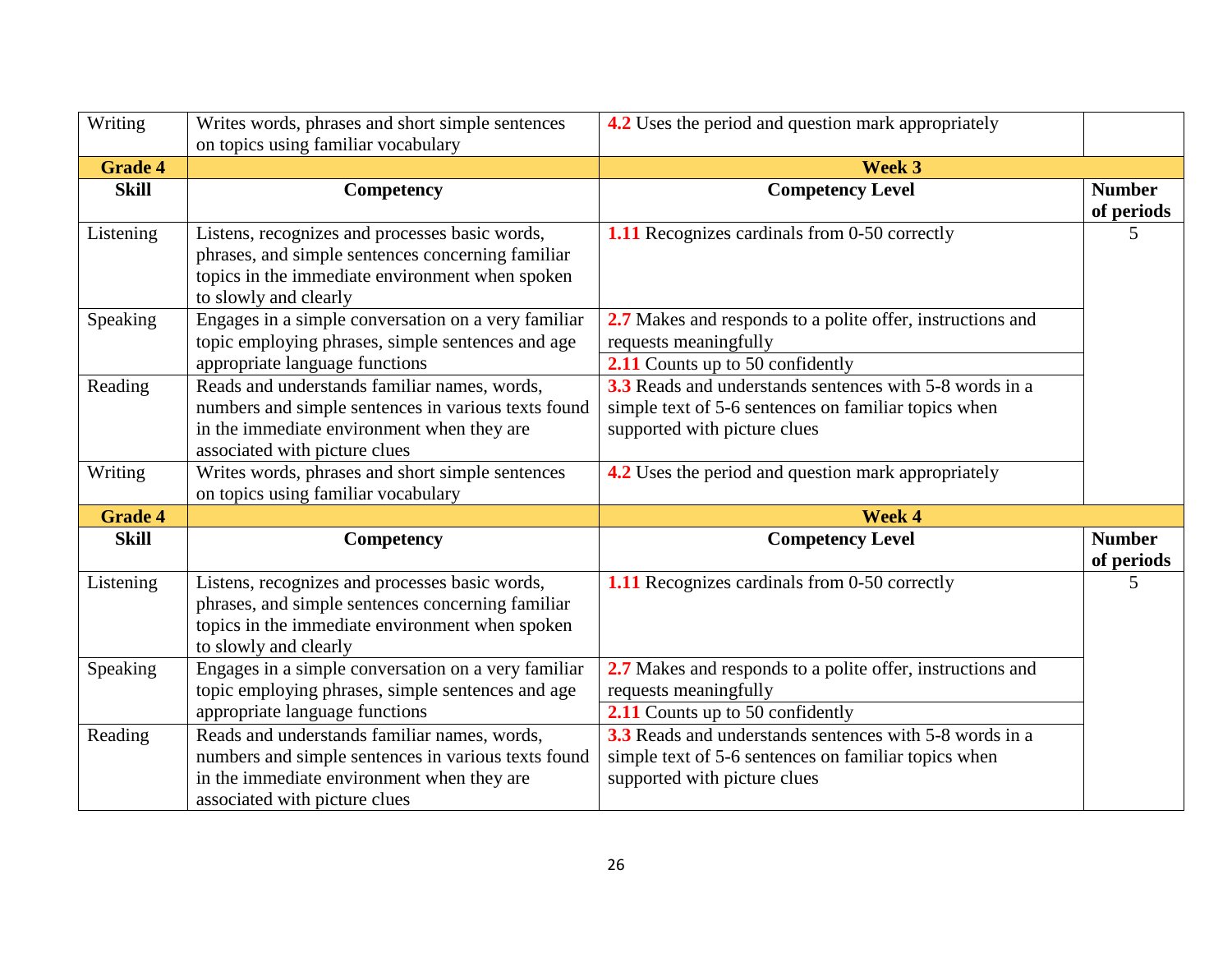| <b>TTT</b><br>Writing | Writes<br>. short<br>≅ words.<br>simple<br>sentences<br>∶and<br>phrases | the periog<br>mark<br>appropriate<br>Jses<br>l and question<br>≖⊷ |  |
|-----------------------|-------------------------------------------------------------------------|-------------------------------------------------------------------|--|
|                       | using<br>z familiar vocabulary<br>on topics                             |                                                                   |  |

| <b>Grade 4</b> | <b>Term 3 - 2020</b>                                                                                                                                                               | Week 5                                                                                                                                                                                   |                             |
|----------------|------------------------------------------------------------------------------------------------------------------------------------------------------------------------------------|------------------------------------------------------------------------------------------------------------------------------------------------------------------------------------------|-----------------------------|
| <b>Skill</b>   | Competency                                                                                                                                                                         | <b>Competency Level</b>                                                                                                                                                                  | <b>Number</b><br>of periods |
| Listening      | Listens, recognizes and processes basic words,<br>phrases, and simple sentences concerning familiar<br>topics in the immediate environment when spoken<br>to slowly and clearly    | 1.12 Recognizes ordinal numbers correctly<br><b>1.13</b> Extracts specific information related to numbers,<br>measurement and shapes from simple authentic listening texts<br>accurately | 5                           |
| Speaking       | Engages in a simple conversation on a very familiar<br>topic employing phrases, simple sentences and age<br>appropriate language functions                                         | 2.12 Uses the ordinal numbers up to 31st correctly.                                                                                                                                      |                             |
| Reading        | Reads and understands familiar names, words,<br>numbers and simple sentences in various texts found<br>in the immediate environment when they are<br>associated with picture clues | 3.4 Reads and extracts specific information like names of<br>familiar people, things, places, and numbers from simple text<br>with 5-8 sentences                                         |                             |
| Writing        | Writes words, phrases and short simple sentences<br>on topics using familiar vocabulary                                                                                            | 4.3 Writes words, phrases and very simple sentences related<br>to immediate environment with correct space between words<br>maintaining consistency                                      |                             |
| <b>Grade 4</b> |                                                                                                                                                                                    | Week 6                                                                                                                                                                                   |                             |
| <b>Skill</b>   | Competency                                                                                                                                                                         | <b>Competency Level</b>                                                                                                                                                                  | <b>Number</b><br>of periods |
| Listening      | Listens, recognizes and processes basic words,<br>phrases, and simple sentences concerning familiar<br>topics in the immediate environment when spoken<br>to slowly and clearly    | 1.12 Recognizes ordinal numbers correctly<br>1.13 Extracts specific information related to numbers,<br>measurement and shapes from simple authentic listening texts<br>accurately        |                             |
| Speaking       | Engages in a simple conversation on a very familiar<br>topic employing phrases, simple sentences and age<br>appropriate language functions                                         | 2.12 Uses the ordinal numbers up to 31st correctly.                                                                                                                                      |                             |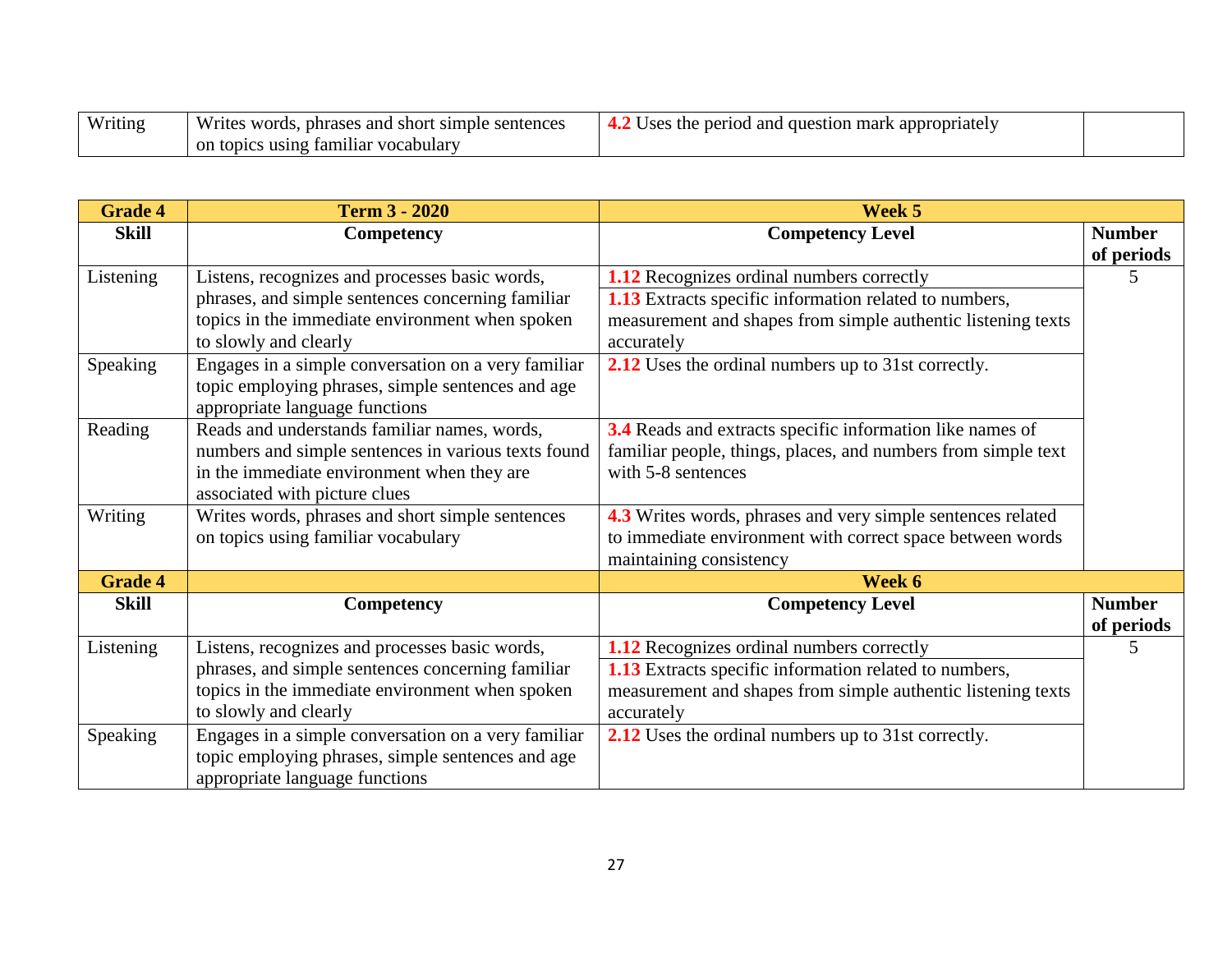| Reading        | Reads and understands familiar names, words,<br>numbers and simple sentences in various texts found<br>in the immediate environment when they are | 3.4 Reads and extracts specific information like names of<br>familiar people, things, places, and numbers from simple text<br>with 5-8 sentences |                             |
|----------------|---------------------------------------------------------------------------------------------------------------------------------------------------|--------------------------------------------------------------------------------------------------------------------------------------------------|-----------------------------|
|                | associated with picture clues                                                                                                                     |                                                                                                                                                  |                             |
| Writing        | Writes words, phrases and short simple sentences                                                                                                  | 4.3 Writes words, phrases and very simple sentences related                                                                                      |                             |
|                | on topics using familiar vocabulary                                                                                                               | to immediate environment with correct space between words                                                                                        |                             |
|                |                                                                                                                                                   | maintaining consistency                                                                                                                          |                             |
| <b>Grade 4</b> |                                                                                                                                                   | Week 7                                                                                                                                           |                             |
| <b>Skill</b>   | Competency                                                                                                                                        | <b>Competency Level</b>                                                                                                                          | <b>Number</b><br>of periods |
| Listening      | Listens, recognizes and processes basic words,                                                                                                    | <b>1.12</b> Recognizes ordinal numbers correctly                                                                                                 | 5                           |
|                | phrases, and simple sentences concerning familiar                                                                                                 | 1.13 Extracts specific information related to numbers,                                                                                           |                             |
|                | topics in the immediate environment when spoken                                                                                                   | measurement and shapes from simple authentic listening texts                                                                                     |                             |
|                | to slowly and clearly                                                                                                                             | accurately                                                                                                                                       |                             |
| Speaking       | Engages in a simple conversation on a very familiar                                                                                               | 2.12 Uses the ordinal numbers up to 31st correctly.                                                                                              |                             |
|                | topic employing phrases, simple sentences and age<br>appropriate language functions                                                               |                                                                                                                                                  |                             |
| Reading        | Reads and understands familiar names, words,                                                                                                      | 3.4 Reads and extracts specific information like names of                                                                                        |                             |
|                | numbers and simple sentences in various texts found                                                                                               | familiar people, things, places, and numbers from simple text                                                                                    |                             |
|                | in the immediate environment when they are                                                                                                        | with 5-8 sentences                                                                                                                               |                             |
| Writing        | associated with picture clues<br>Writes words, phrases and short simple sentences                                                                 |                                                                                                                                                  |                             |
|                | on topics using familiar vocabulary                                                                                                               | 4.3 Writes words, phrases and very simple sentences related<br>to immediate environment with correct space between words                         |                             |
|                |                                                                                                                                                   | maintaining consistency                                                                                                                          |                             |
| <b>Grade 4</b> |                                                                                                                                                   | Week 8                                                                                                                                           |                             |
| <b>Skill</b>   | Competency                                                                                                                                        | <b>Competency Level</b>                                                                                                                          | <b>Number</b>               |
|                |                                                                                                                                                   |                                                                                                                                                  | of periods                  |
| Listening      | Listens, recognizes and processes basic words,                                                                                                    | 1.12 Recognizes ordinal numbers correctly                                                                                                        | 5                           |
|                | phrases, and simple sentences concerning familiar                                                                                                 | 1.13 Extracts specific information related to numbers,                                                                                           |                             |
|                | topics in the immediate environment when spoken                                                                                                   | measurement and shapes from simple authentic listening texts                                                                                     |                             |
|                | to slowly and clearly                                                                                                                             | accurately                                                                                                                                       |                             |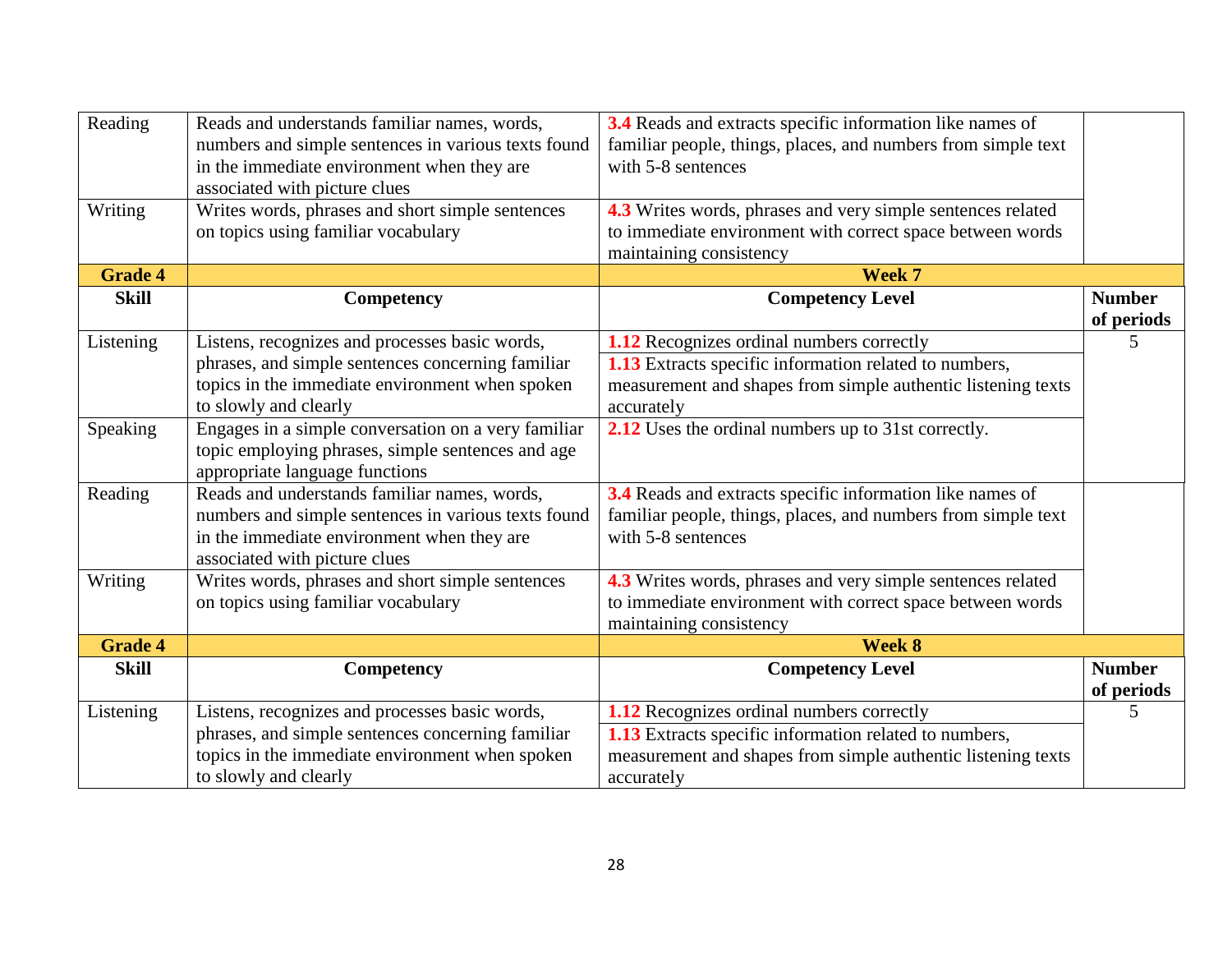| Speaking | Engages in a simple conversation on a very familiar | 2.12 Uses the ordinal numbers up to 31st correctly.                |  |
|----------|-----------------------------------------------------|--------------------------------------------------------------------|--|
|          | topic employing phrases, simple sentences and age   |                                                                    |  |
|          | appropriate language functions                      |                                                                    |  |
| Reading  | Reads and understands familiar names, words,        | <b>3.4</b> Reads and extracts specific information like names of   |  |
|          | numbers and simple sentences in various texts found | familiar people, things, places, and numbers from simple text      |  |
|          | in the immediate environment when they are          | with 5-8 sentences                                                 |  |
|          | associated with picture clues                       |                                                                    |  |
| Writing  | Writes words, phrases and short simple sentences    | <b>4.3</b> Writes words, phrases and very simple sentences related |  |
|          | on topics using familiar vocabulary                 | to immediate environment with correct space between words          |  |
|          |                                                     | maintaining consistency                                            |  |

| Grade 5      | <b>Term 1 - 2021</b>                                                                                                                                                                | Week 9                                                                                                   |                             |
|--------------|-------------------------------------------------------------------------------------------------------------------------------------------------------------------------------------|----------------------------------------------------------------------------------------------------------|-----------------------------|
| <b>Skill</b> | Competency                                                                                                                                                                          | <b>Competency Level</b>                                                                                  | <b>Number</b><br>of periods |
| Listening    | Listens, recognizes and processes basic words,<br>phrases, and simple sentences concerning familiar<br>topics in the immediate environment when spoken<br>slowly and clearly        | 1.2 Recognizes and understands words, phrases and sentences<br>related to familiar topics.               |                             |
| Speaking     | Engages in a simple conversation on a very familiar<br>topic employing phrases, simple sentences and age<br>appropriate language functions                                          | 2.4 Describes people, places and animals in the immediate<br>environment.                                |                             |
| Reading      | Reads and understands familiar names, words,<br>numbers and simple sentences in various texts found<br>in the immediate environment when they are<br>associated with picture clues. | 3.1 Reads aloud words, phrases and sentences in a short text<br>related to familiar topics meaningfully. |                             |
| Writing      | Writes words, phrases and short simple sentences on<br>topics using familiar vocabulary                                                                                             | 4.1 Copies words, phrases and sentences<br>with correct mechanics.                                       |                             |
| Grade 5      |                                                                                                                                                                                     | Week 10                                                                                                  |                             |
| <b>Skill</b> | Competency                                                                                                                                                                          | <b>Competency Level</b>                                                                                  | <b>Number</b><br>of periods |
| Listening    | Listens, recognizes and processes basic words,<br>phrases, and simple sentences concerning familiar                                                                                 | 2.2 Recognizes and understands words, phrases and sentences<br>related to familiar topics.               | 5                           |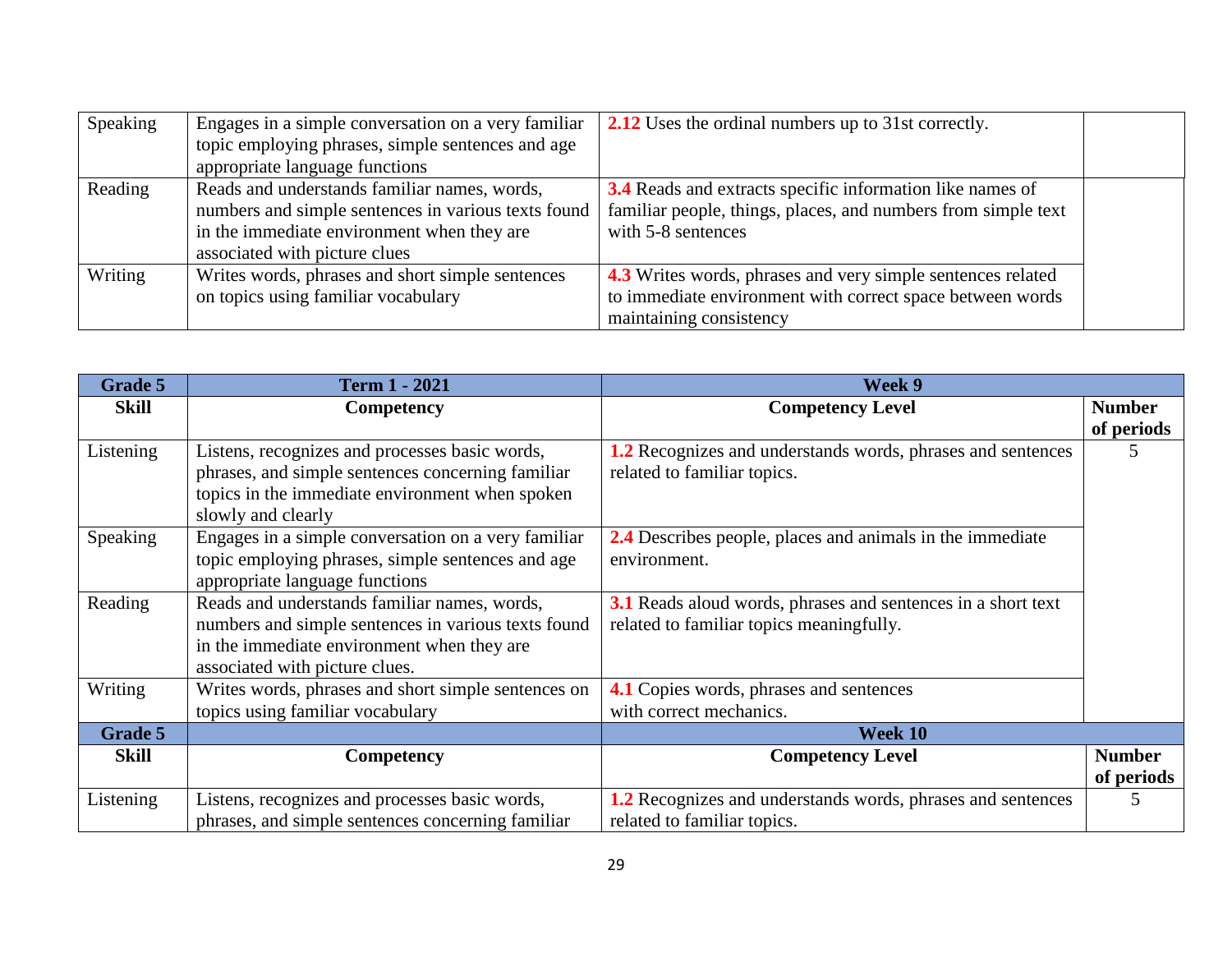|                | topics in the immediate environment when spoken<br>slowly and clearly                                                                                                               |                                                                                                          |                             |
|----------------|-------------------------------------------------------------------------------------------------------------------------------------------------------------------------------------|----------------------------------------------------------------------------------------------------------|-----------------------------|
| Speaking       | Engages in a simple conversation on a very familiar<br>topic employing phrases, simple sentences and age<br>appropriate language functions                                          | 2.4 Describes people, places and animals in the immediate<br>environment.                                |                             |
| Reading        | Reads and understands familiar names, words,<br>numbers and simple sentences in various texts found<br>in the immediate environment when they are<br>associated with picture clues. | 3.1 Reads aloud words, phrases and sentences in a short text<br>related to familiar topics meaningfully. |                             |
| Writing        | Writes words, phrases and short simple sentences on<br>topics using familiar vocabulary                                                                                             | 4.1 Copies words, phrases and sentences<br>with correct mechanics.                                       |                             |
| <b>Grade 5</b> |                                                                                                                                                                                     | <b>Week 11</b>                                                                                           |                             |
| <b>Skill</b>   | Competency                                                                                                                                                                          | <b>Competency Level</b>                                                                                  | <b>Number</b><br>of periods |
| Listening      | Listens, recognizes and processes basic words,<br>phrases, and simple sentences concerning familiar<br>topics in the immediate environment when spoken<br>slowly and clearly        | 1.2 Recognizes and understands words, phrases and sentences<br>related to familiar topics.               | 5                           |
| Speaking       | Engages in a simple conversation on a very familiar<br>topic employing phrases, simple sentences and age<br>appropriate language functions                                          | 2.4 Describes people, places and animals in the immediate<br>environment.                                |                             |
| Reading        | Reads and understands familiar names, words,<br>numbers and simple sentences in various texts found<br>in the immediate environment when they are<br>associated with picture clues. | 3.1 Reads aloud words, phrases and sentences in a short text<br>related to familiar topics meaningfully. |                             |
| Writing        | Writes words, phrases and short simple sentences on<br>topics using familiar vocabulary                                                                                             | 4.1 Copies words, phrases and sentences<br>with correct mechanics.                                       |                             |
| Grade 5        |                                                                                                                                                                                     | Week 12                                                                                                  |                             |
| <b>Skill</b>   | Competency                                                                                                                                                                          | <b>Competency Level</b>                                                                                  | <b>Number</b><br>of periods |
| Listening      | Listens, recognizes and processes basic words,<br>phrases, and simple sentences concerning familiar                                                                                 | 1.2 Recognizes and understands words, phrases and sentences<br>related to familiar topics.               | 5                           |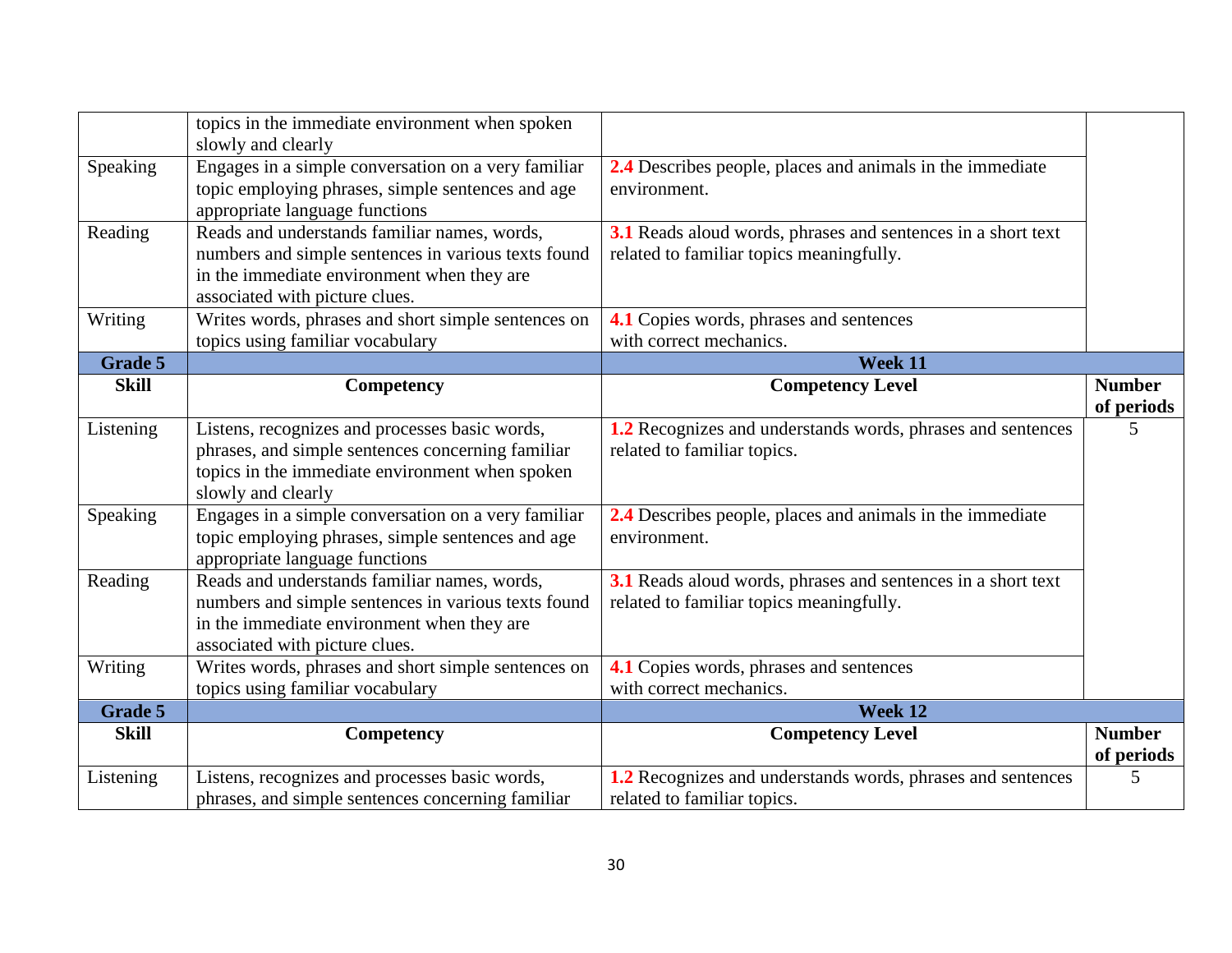|          | topics in the immediate environment when spoken     |                                                              |
|----------|-----------------------------------------------------|--------------------------------------------------------------|
|          | slowly and clearly                                  |                                                              |
| Speaking | Engages in a simple conversation on a very familiar | 2.4 Describes people, places and animals in the immediate    |
|          | topic employing phrases, simple sentences and age   | environment.                                                 |
|          | appropriate language functions                      |                                                              |
| Reading  | Reads and understands familiar names, words,        | 3.1 Reads aloud words, phrases and sentences in a short text |
|          | numbers and simple sentences in various texts found | related to familiar topics meaningfully.                     |
|          | in the immediate environment when they are          |                                                              |
|          | associated with picture clues.                      |                                                              |
| Writing  | Writes words, phrases and short simple sentences on | 4.1 Copies words, phrases and sentences with correct         |
|          | topics using familiar vocabulary                    | mechanics.                                                   |

| Grade 5      | <b>Term 2 - 2021</b>                                                                                                                                                                | Week 13                                                                      |                             |
|--------------|-------------------------------------------------------------------------------------------------------------------------------------------------------------------------------------|------------------------------------------------------------------------------|-----------------------------|
| <b>Skill</b> | Competency                                                                                                                                                                          | <b>Competency Level</b>                                                      | <b>Number</b><br>of periods |
| Listening    | Listens, recognizes and processes basic words,<br>phrases, and simple sentences concerning familiar<br>topics in the immediate environment when spoken<br>slowly and clearly        | <b>1.3</b> Responds to simple questions related to familiar topics           | C                           |
| Speaking     | Engages in a simple conversation on a very familiar<br>topic employing phrases, simple sentences and age<br>appropriate language functions                                          | <b>2.6</b> Counts up to 100 confidently                                      |                             |
| Reading      | Reads and understands familiar names, words,<br>numbers and simple sentences in various texts found<br>in the immediate environment when they are<br>associated with picture clues. | 3.2 Understands the most frequent vocabulary in simple<br>authentic texts    |                             |
| Writing      | Writes words, phrases and short simple sentences on<br>topics using familiar vocabulary                                                                                             | <b>4.4</b> Writes simple sentences related to familiar topics<br>accurately. |                             |
| Grade 5      |                                                                                                                                                                                     | Week 14                                                                      |                             |
| <b>Skill</b> | <b>Competency</b>                                                                                                                                                                   | <b>Competency Level</b>                                                      | <b>Number</b><br>of periods |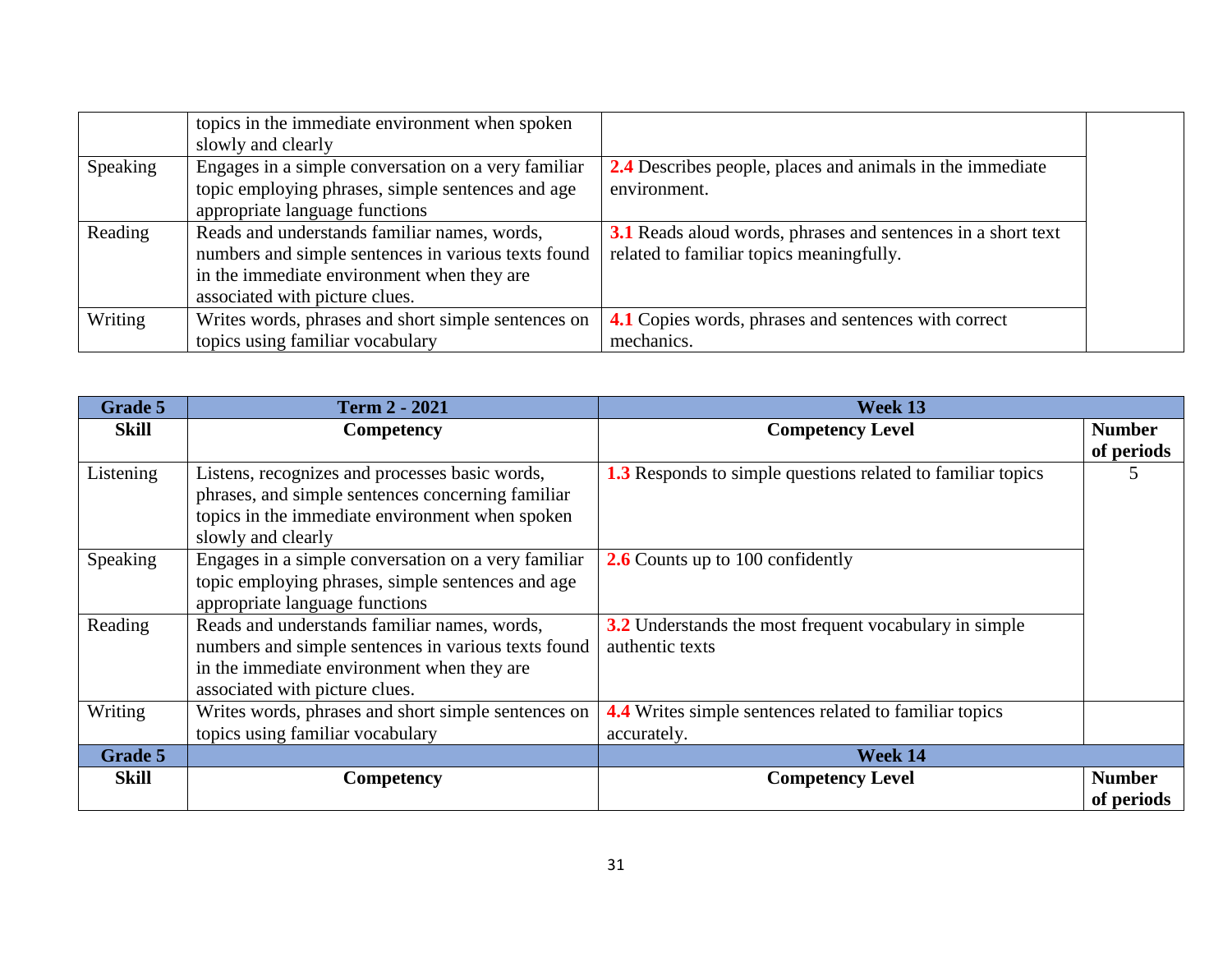| Listening    | Listens, recognizes and processes basic words,<br>phrases, and simple sentences concerning familiar      | <b>1.3</b> Responds to simple questions related to familiar topics | 5                           |
|--------------|----------------------------------------------------------------------------------------------------------|--------------------------------------------------------------------|-----------------------------|
|              | topics in the immediate environment when spoken                                                          |                                                                    |                             |
|              | slowly and clearly                                                                                       |                                                                    |                             |
| Speaking     | Engages in a simple conversation on a very familiar                                                      | 2.6 Counts up to 100 confidently                                   |                             |
|              | topic employing phrases, simple sentences and age                                                        |                                                                    |                             |
|              | appropriate language functions                                                                           |                                                                    |                             |
| Reading      | Reads and understands familiar names, words,                                                             | 3.2 Understands the most frequent vocabulary in simple             |                             |
|              | numbers and simple sentences in various texts found                                                      | authentic texts                                                    |                             |
|              | in the immediate environment when they are                                                               |                                                                    |                             |
|              | associated with picture clues.                                                                           |                                                                    |                             |
| Writing      | Writes words, phrases and short simple sentences on                                                      | <b>4.4</b> Writes simple sentences related to familiar topics      |                             |
| Grade 5      | topics using familiar vocabulary                                                                         | accurately.<br>Week 15                                             |                             |
| <b>Skill</b> | Competency                                                                                               | <b>Competency Level</b>                                            | <b>Number</b>               |
|              |                                                                                                          |                                                                    | of periods                  |
| Listening    | Listens, recognizes and processes basic words,                                                           | <b>1.3</b> Responds to simple questions related to familiar topics | 5                           |
|              | phrases, and simple sentences concerning familiar                                                        |                                                                    |                             |
|              | topics in the immediate environment when spoken                                                          |                                                                    |                             |
|              | slowly and clearly                                                                                       |                                                                    |                             |
| Speaking     | Engages in a simple conversation on a very familiar<br>topic employing phrases, simple sentences and age | 2.6 Counts up to 100 confidently                                   |                             |
|              | appropriate language functions                                                                           |                                                                    |                             |
| Reading      | Reads and understands familiar names, words,                                                             | 3.2 Understands the most frequent vocabulary in simple             |                             |
|              | numbers and simple sentences in various texts found                                                      | authentic texts                                                    |                             |
|              |                                                                                                          |                                                                    |                             |
|              | in the immediate environment when they are                                                               |                                                                    |                             |
|              | associated with picture clues.                                                                           |                                                                    |                             |
| Writing      | Writes words, phrases and short simple sentences on                                                      | 4.4 Writes simple sentences related to familiar topics             |                             |
|              | topics using familiar vocabulary                                                                         | accurately.                                                        |                             |
| Grade 5      |                                                                                                          | Week 16                                                            |                             |
| <b>Skill</b> | Competency                                                                                               | <b>Competency Level</b>                                            | <b>Number</b><br>of periods |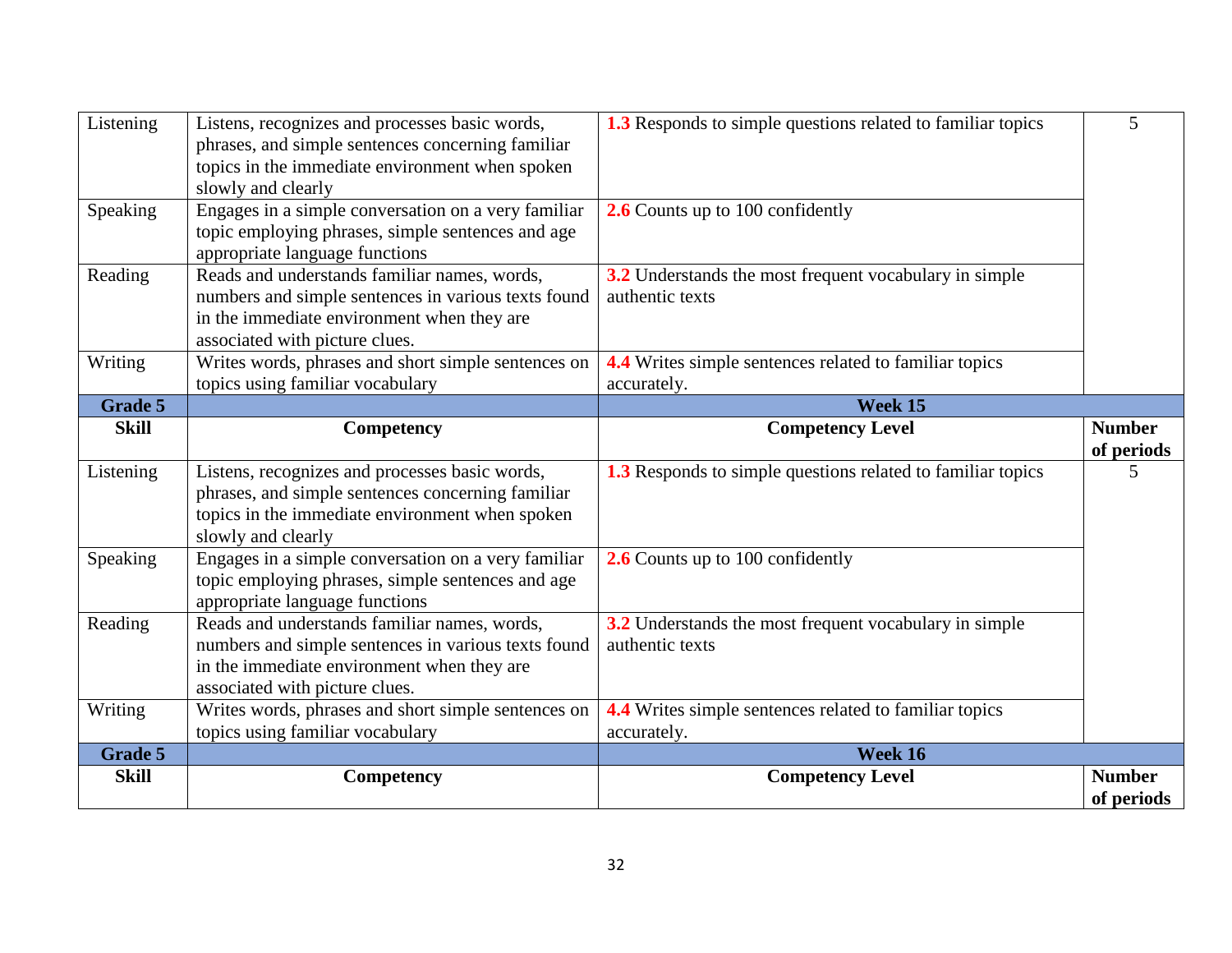| Listening | Listens, recognizes and processes basic words,      | <b>1.3</b> Responds to simple questions related to familiar topics |  |
|-----------|-----------------------------------------------------|--------------------------------------------------------------------|--|
|           | phrases, and simple sentences concerning familiar   |                                                                    |  |
|           | topics in the immediate environment when spoken     |                                                                    |  |
|           | slowly and clearly                                  |                                                                    |  |
| Speaking  | Engages in a simple conversation on a very familiar | <b>2.6</b> Counts up to 100 confidently                            |  |
|           | topic employing phrases, simple sentences and age   |                                                                    |  |
|           | appropriate language functions                      |                                                                    |  |
| Reading   | Reads and understands familiar names, words,        | 3.2 Understands the most frequent vocabulary in simple             |  |
|           | numbers and simple sentences in various texts found | authentic texts                                                    |  |
|           | in the immediate environment when they are          |                                                                    |  |
|           | associated with picture clues.                      |                                                                    |  |
| Writing   | Writes words, phrases and short simple sentences on | <b>4.4</b> Writes simple sentences related to familiar topics      |  |
|           | topics using familiar vocabulary                    | accurately.                                                        |  |

| Grade 5      | <b>Term 3 - 2021</b>                                | Week 17                                                         |               |
|--------------|-----------------------------------------------------|-----------------------------------------------------------------|---------------|
| <b>Skill</b> | <b>Competency</b>                                   | <b>Competency Level</b>                                         | <b>Number</b> |
|              |                                                     |                                                                 | of periods    |
| Listening    | Listens, recognizes and processes basic words,      | <b>1.7</b> Extracts specific information from simple authentic  | C             |
|              | phrases, and simple sentences concerning familiar   | listening texts accurately.                                     |               |
|              | topics in the immediate environment when spoken     |                                                                 |               |
|              | slowly and clearly                                  |                                                                 |               |
| Speaking     | Engages in a simple conversation on a very familiar | <b>2.8</b> Speaks on familiar topics                            |               |
|              | topic employing phrases, simple sentences and age   |                                                                 |               |
|              | appropriate language functions                      |                                                                 |               |
| Reading      | Reads and understands familiar names, words,        | <b>3.3</b> Extracts specific information from simple texts with |               |
|              | numbers and simple sentences in various texts found | picture clues.                                                  |               |
|              | in the immediate environment when they are          |                                                                 |               |
|              | associated with picture clues.                      |                                                                 |               |
| Writing      | Writes words, phrases and short simple sentences on | <b>4.5</b> Describes pictures using simple sentence structures. |               |
|              | topics using familiar vocabulary                    |                                                                 |               |
| Grade 5      |                                                     | Week 18                                                         |               |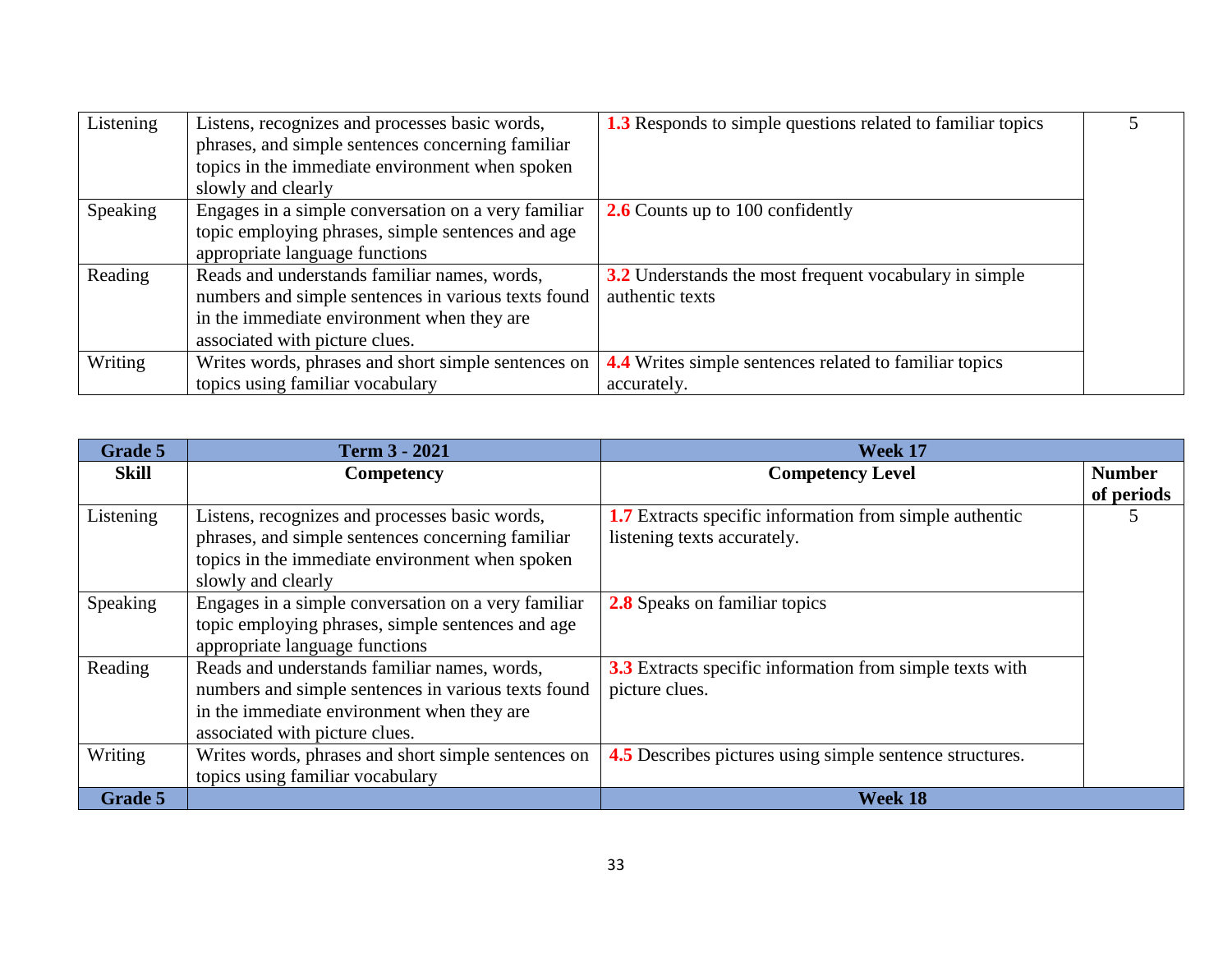| <b>Skill</b> | Competency                                                                                                                                                                          | <b>Competency Level</b>                                                                | <b>Number</b>               |
|--------------|-------------------------------------------------------------------------------------------------------------------------------------------------------------------------------------|----------------------------------------------------------------------------------------|-----------------------------|
| Listening    | Listens, recognizes and processes basic words,<br>phrases, and simple sentences concerning familiar<br>topics in the immediate environment when spoken<br>slowly and clearly        | 1.7 Extracts specific information from simple authentic<br>listening texts accurately. | of periods<br>5             |
| Speaking     | Engages in a simple conversation on a very familiar<br>topic employing phrases, simple sentences and age<br>appropriate language functions                                          | 2.8 Speaks on familiar topics                                                          |                             |
| Reading      | Reads and understands familiar names, words,<br>numbers and simple sentences in various texts found<br>in the immediate environment when they are<br>associated with picture clues. | 3.3 Extracts specific information from simple texts with<br>picture clues.             |                             |
| Writing      | Writes words, phrases and short simple sentences on<br>topics using familiar vocabulary                                                                                             | 4.5 Describes pictures using simple sentence structures.                               |                             |
| Grade 5      |                                                                                                                                                                                     | Week 19                                                                                |                             |
| <b>Skill</b> | Competency                                                                                                                                                                          | <b>Competency Level</b>                                                                | <b>Number</b><br>of periods |
| Listening    | Listens, recognizes and processes basic words,<br>phrases, and simple sentences concerning familiar<br>topics in the immediate environment when spoken<br>slowly and clearly        | 1.7 Extracts specific information from simple authentic<br>listening texts accurately. | 5                           |
| Speaking     | Engages in a simple conversation on a very familiar<br>topic employing phrases, simple sentences and age<br>appropriate language functions                                          | 2.8 Speaks on familiar topics                                                          |                             |
| Reading      | Reads and understands familiar names, words,<br>numbers and simple sentences in various texts found<br>in the immediate environment when they are<br>associated with picture clues. | 3.3 Extracts specific information from simple texts with<br>picture clues.             |                             |
| Writing      | Writes words, phrases and short simple sentences on<br>topics using familiar vocabulary                                                                                             | 4.5 Describes pictures using simple sentence structures.                               |                             |